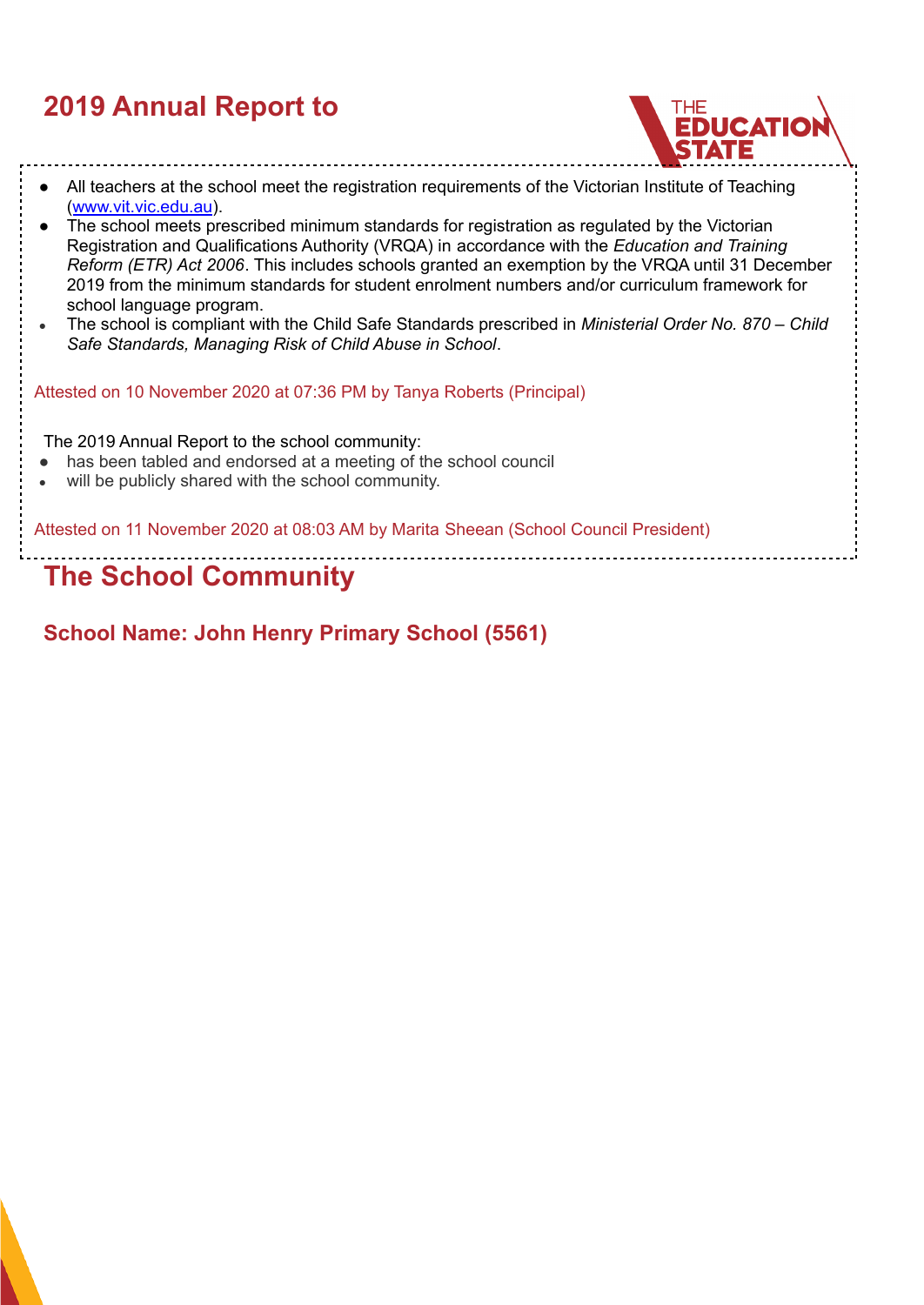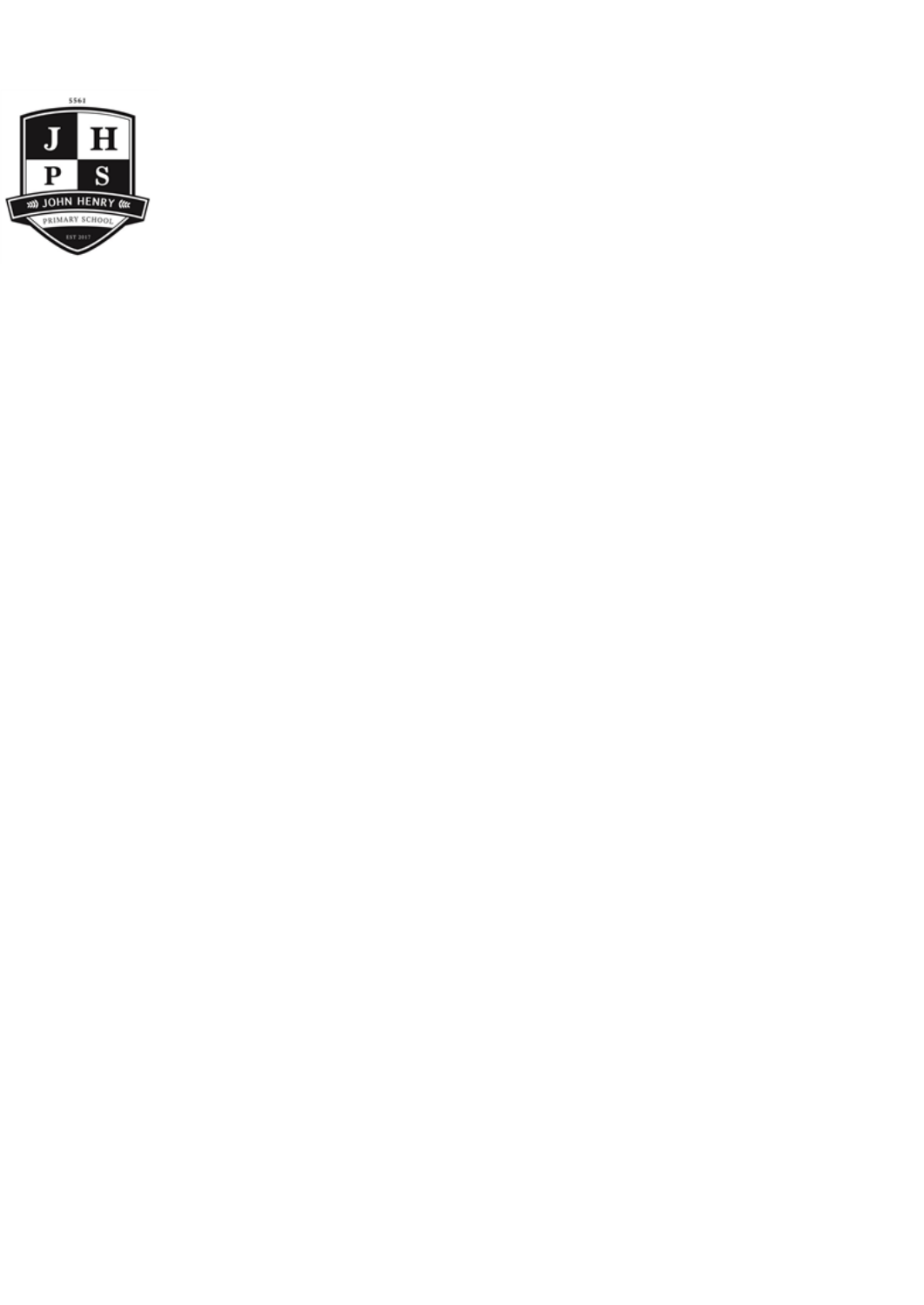# **About Our School**

## **School context**

"At John Henry Primary School, we strive to provide the highest quality teaching and learning opportunities for our community."

John Henry Primary School has been designed to support a contemporary pedagogical approach and to foster the development of a strong community. Providing an environment that encourages students to engage with and take ownership of their learning. 21st Century learning is underpinned by teaching practices, methods and spaces that are engaging and motivating. At John Henry Primary School our spaces compliment current and evolving pedagogical practices and provide creative and energised learners and teachers. Our spaces enable social and collaborative learning opportunities, integrated curriculum delivery, a combination of teacher-directed and student-directed teaching and learning, independent and inquiry based learning, explicit and direct instruction, innovative and creating thinking, social and emotional development, relationship building, and deeper level problem-solving skills.

Our school has approximately 900 students through Foundation to Year Six. We also have an Early Childhood Learning Centre, Before and After School Care Program as well as a School Holiday Program all managed and operated by the YMCA.

Our JHPS staff have all been recruited for their varying skill sets, with a commitment to student centred learning being the number one driving force behind each of their appointments. The staff are very enthusiastic and dedicated to meeting the individual needs of all of our students and families. We currently have 38 classroom teachers, 11 specialist teachers and 20 education support staff, 2 assistant principals and 4 administration staff.

We expect our community to:

BE RESPONSIBLE BE RESPECTFUL BE LEARNERS BE SAFE

At John Henry Primary School, the students, parents and staff are all part of a unified community working hard to ensure the safety and well-being of all children whilst providing them with a challenging and rewarding educational experience. We recognise that the years spent in school are essential in building a foundation for happiness and success in life. Our caring and highly qualified professional staff provide our students with a safe and stimulating environment in which learning is the focus. Our aim is to provide students with a stage upon which they may excel in activities that involve leadership and global understanding. We promote a culture that fosters a positive self esteem and a sense of belonging by celebrating the achievement and success of each student.

## **Framework for Improving Student Outcomes (FISO)**

In the 2019 Annual Implementation Plan, we developed a series of targets based on the dimension of Building Practice Excellence as part of the FISO model.

Here is a summary of the targets and our results:

12 Month Target

\*To formulate an RTI Program to cater to the needs of grade three and five students that are 12 months above the expected level for writing.

The KIS were:-

\*Building practice excellence

- Develop a common understanding and shared commitment to the schools 'Cycle of Teaching and Learning Blueprint.' Build staff capacity to use formative and summative data to effectively inform learning and teaching \*Setting expectations and promoting inclusion

- Ensure that all students are empowered to build strong relationships within the school community that develop self-belief, shared responsibility and mutual respect of others by: Using "Appreciative Inquiry" (Positive School Wide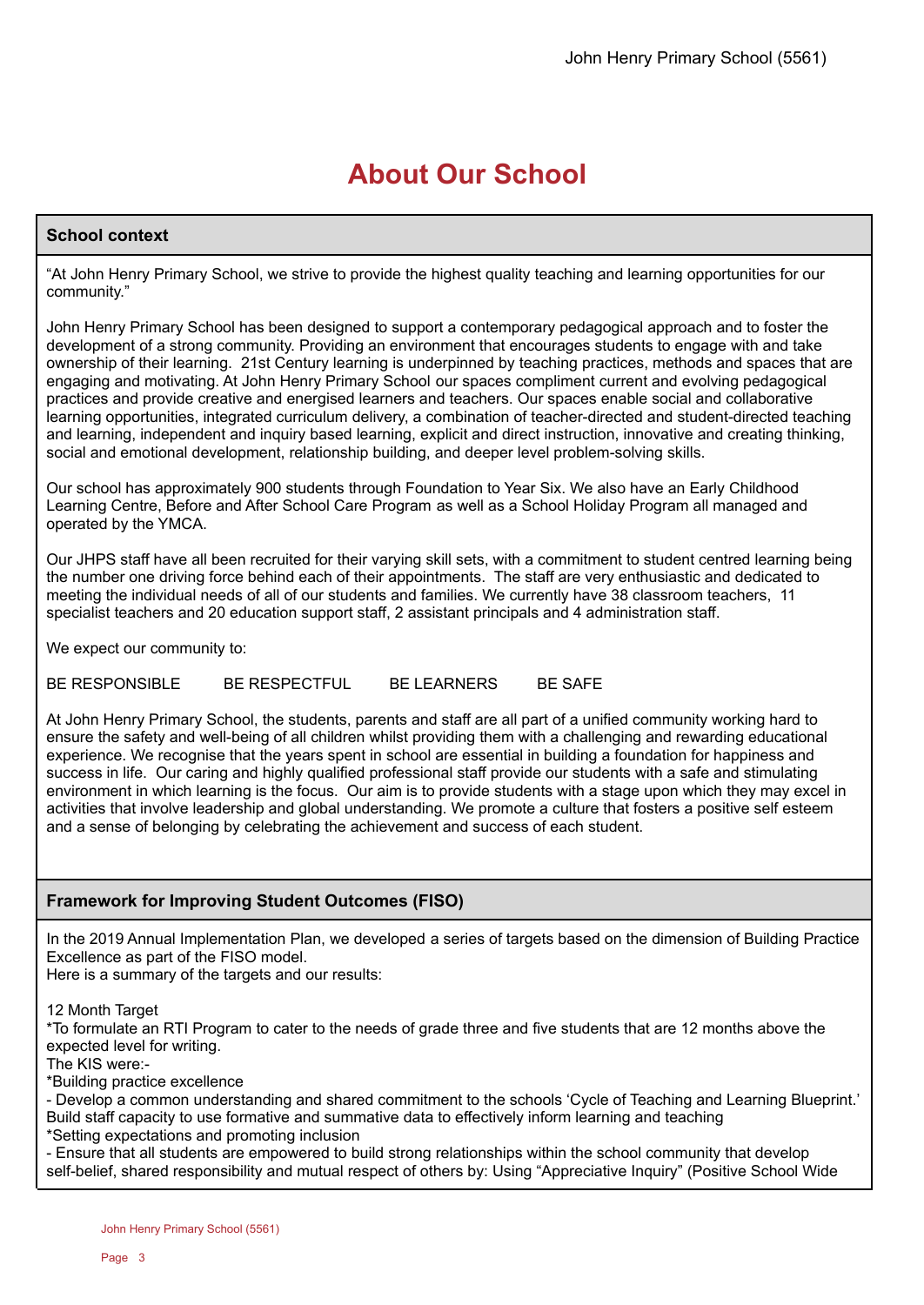Behaviours Approach) develop a shared definition of Wellbeing which clearly defines individual responsibility and emphasises the link between Wellbeing and Learning across

12 Month Target

\*To design an ongoing feedback process for staff, parents, and students, that will allow the leadership team to use quantifiable data to use when planning for the future.

The KIS were:-

\*Vision, values and culture

-Improve the effectiveness and consistency of the current approaches to Positive School Wide Behaviours Enable each student to influence their environment in a positive way by using proactive approaches to behaviour management.

## **Achievement**

At John Henry Primary School we have worked to consolidated the Cycle of Teaching and Learning that was developed during our first year of operation, with the introduction of a range of Professional Learning Teams across the school. PLTs (Professional Learning Teams) analyse student-learning data to ensure a differentiated curriculum and personalised learning approach. Foundation - Year 6 data in Literacy and Numeracy has been tracked and utilised to ensure learning is based on individual needs and levels.

Each Learning Community has utilised the work of the Maths and English PLT's to analyse their cohort data in greater depth to develop strategies to improve student learning and cater for learning differences. Strategies include continuous Rapid Formative Feedback to assist students to improve their skills, and differentiation. The Essential Assessment Program used in Numeracy has enabled the identification of students' zone of proximal development. Our students, like our teachers, are able to clearly communicate their known understandings and identify their misunderstandings that they need to focus on to move forward for the next steps in their learning.

To improve student achievement in Literacy & Numeracy for all students.

## 2019 NAPLAN Data:

As of 2019, Year 3 NAPLAN results have exceeded the 2021 goal for Reading, Spelling and Numeracy. In Writing, NAPLAN results are currently 38% and considerations will be made to continue to work towards the goal of 45%. As of 2019, Year 5 NAPLAN results have improved across all areas, however, none of the 2021 targets have been achieved as yet.

When unpacking NAPLAN data further to look at the increased percentage of students in the TOP 2 Bands of NAPLAN we found the following:

|          | Year 3 | Year 5 |
|----------|--------|--------|
| Reading  | 45%    | 31%    |
| Writing  | 38%    | 15%    |
| Spelling | 37%    | 33%    |
| Numeracy | 56%    | 28%    |

If we look at the above data these are the percentages that we need to unpack for these students working through the remainder of Year 3, Year 4 and Term 1 of Year 5 to ensure that these students have the opportunity to achieve high growth results.

We are confident our targeted/point of need teaching practices within Reading and Mathematics will lead to a decrease of our students achieving low gains and an increase in middle and high gains in the years to follow. In 2019 we focused on ensuring we developed a school-wide consistent writing model to assist in ensuring an increase of students into the high gain category. Through the use of VCOP as an underlying writing practice, the further development of our writing rubrics and targeted teaching utilising the High Impact Teaching Strategies, will hopefully ensure improved NAPLAN growth data within the area of writing.

We developed a Response to Intervention Team (RTI) in 2019 and they completed the Hawker Brownlow RTI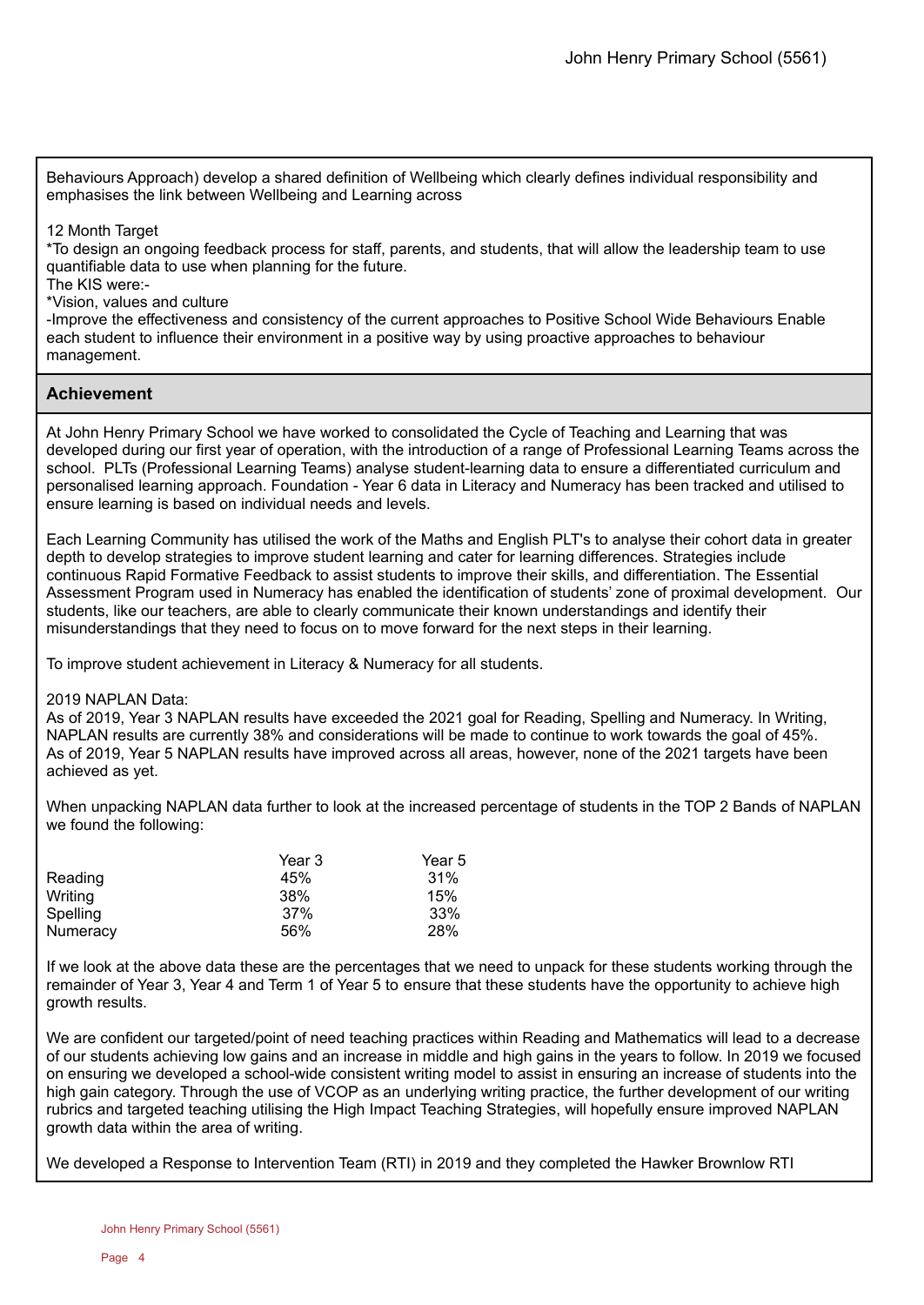Professional Development Program in February. On completion of the training the team designed a training program for the staff at JHPS that introduced and trained staff in their knowledge and understanding of Tier 1, Tier 2 and Tier 3 intervention. The employment of a full time RTI staff member worked with vulnerable students at risk in reading, in term 1 across year 3 and year 5, then in year 1 and , All learning Specialists completed the Bastow Data Literacy Training Program. All staff will complete a Data Literacy Professional Development Training Program lead by Doug Pumpa Learning Specialist.

With the appointment of Literacy and Numeracy Learning Specialist Leaders, our teachers will participate in explicit Professional Development aimed at increasing their skills, knowledge and understanding of how to utilise assessment data to teach high quality explicit teaching groups for Reading and Numeracy. The Learning Specialists have also developed a NAPLAN introduction and preparation schedule that provide all students with the best opportunities to demonstrate their personal best on the NAPLAN Assessment.

A highlight to support the achievement data for John Henry Primary School was the Whole School Reading Professional Development Day - where the engagement of the consultant Sheena Cameron was engaged. This set the platform for a consistent approach to reading across the whole school.

## **Engagement**

In 2019, our Improvement Priority was Community Engagement in Empowering Students and Building School Pride, with the focus initiative on Building Communities. The Key Improvement Strategy for this initiative was to 'Collaborate with our school community to develop their understanding of our 'Cycle of Teaching and Learning'' and 'Connect students to our Cycle of Teaching and Learning Blueprint and what that could look like by giving them a voice in their own learning and leadership development through regular student forums'. As a new school in our third year it was important to continue the common communication tools that were established in the foundation year. Enabling all community members to be informed about their child's progress, keep up to date with JHPS practices, processes, initiatives, events and education.

Student voice and Student Representative Council continued to be developed and broadened in 2019. Student Leadership (Grade 6 leaders) regularly meet with Council representatives to broaden their leadership skills, opportunities to have their voices heard within and beyond the JHPS community as well as develop their own understanding of 'What it means to be a leader? Student Representative Council continued in 2019, with the school leaders taking on the responsibility and ownership of conducting the meetings with the team. This forum allowed all classroom representatives to have an authentic student voice, pose questions and further facilitate a true community for student voice. JHPS also became involved with the Rotary Junior Community Program whereby 10 students completed community work to earn their Bronze Edinborough Badge.

At JHPS we have a strong focus on developing the capacity of all learners in the use of Digital Technologies and Design. Digital strategies and tools are utilised throughout the whole JHPS cycle of Teaching and Learning, with the year 5 & 6 students having one to one devices to support their learning in becoming 21st century digital citizens.

Absences are recorded on COMPASS and all families are using the portal to approve student absences. 2019 Attendance data was similar to like schools however we have a large proportion of Indian families in our community and many of them holiday at the beginning of the year and don't start school until the beginning of March (this was the case in 2018 with 8 families taking extended holidays). All year levels created visible DATA walls to track and monitor students' attendance. All year levels were at or above 90% attendance, with the exception of year 6, who were at 89%. This was attributed to 3 students who were school refusers and engaged with the School Attendance Support Program (SASP). All Learning Communities discussed attendance data and included conversations in their weekly Pre Planning meetings (documented). Students with attendance concerns were flagged, monitored and meetings arranged with families. Attendance was celebrated each term, with individuals achieving 100% receiving wrist bands and classes with the highest percentage receiving a whole class reward. If further assistance from outside organisations was required, this was swiftly arranged.

## **Wellbeing**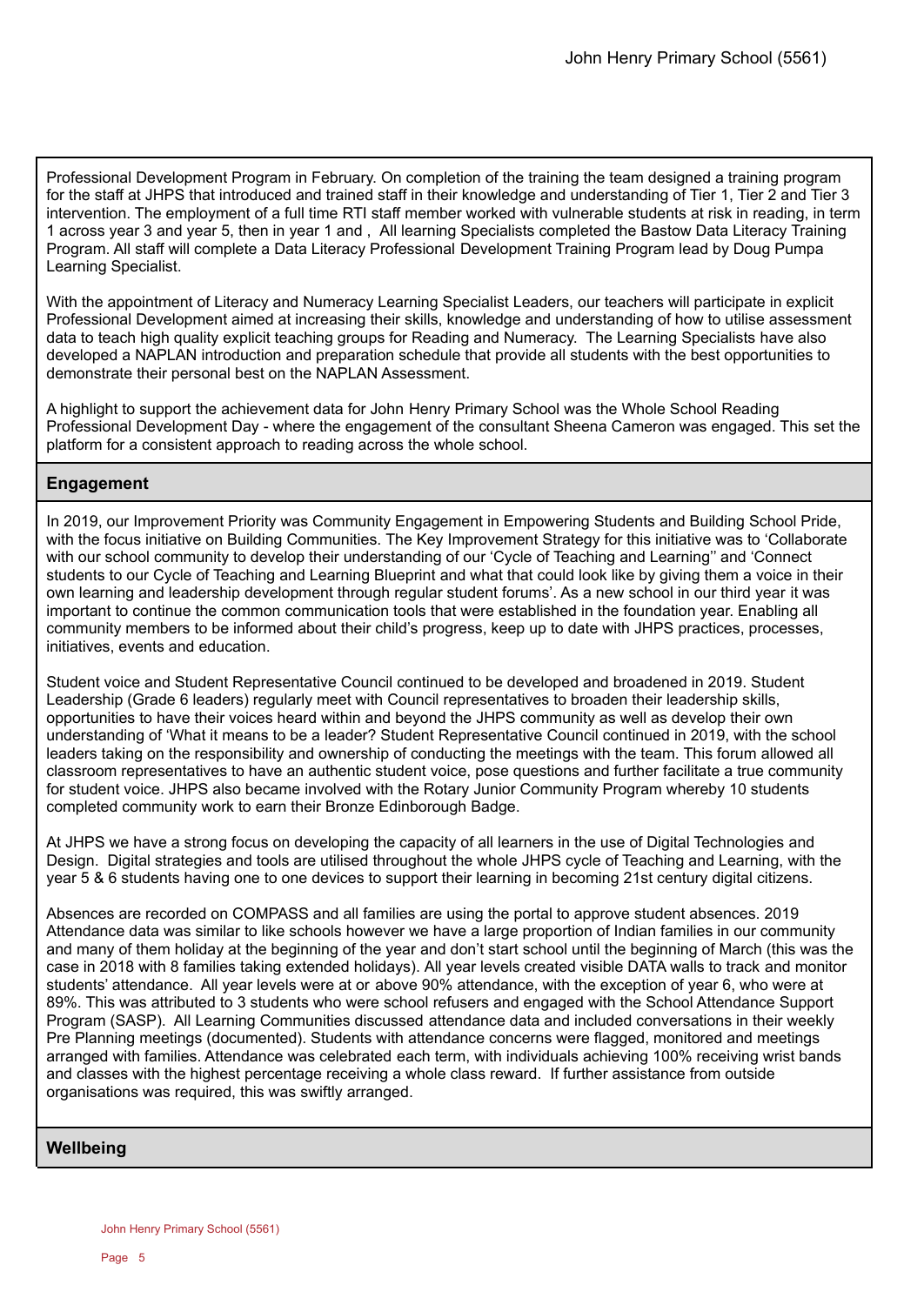Throughout 2019 we implemented a specialist subject - Social and Personal Capabilities. A full-time teacher taught all students Foundation to Year 4, once a week on their own personal development of social and self-awareness management strategies which included recognition and expression of emotions, continuation on the development of resilience, relationships and diversity and collaboration. The expectation for Learning Communities to facilitate a follow-up lesson each week to support this valuable work.

In 2019 we also saw the employment of a family support worker. This enabled students to access a support person when working through wellbeing concerns. The primary focus was not to provide a counselling service however provide strategies for students to become more independent and resilient in their day to day functioning. The introduction of the Seasons for Growth program also allowed our students that had experienced grief to participate in an 8-week program facilitated by trained staff, on how to deal with their emotions and feelings with the focus being "no season lasts forever". These supports, along with other positive school-wide behaviour practises allowed our focus around developing a growth mindset and resilience in students and our broader community to be successful. This resulted in a boost of positive COMPASS posts for students following our expectations, as well as a decrease in negative posts, as students developed necessary skills to deal with their emotions and become more independent when in the classroom and schoolyard.

Our research from 2018, confirmed the benefits of practising gratitude through the explicit use of daily recordings in their very own John Henry Primary School Diaries. These practices, language and behaviours continued in 2019.

Lunch time clubs continued to be a success across the school. Students who needed and benefitted from a more structured lunch time had the opportunity to join in extra curricula activities of their choice under the supervision of staff members. This contributed to more positive reinforcement at recess and lunch time for those students and allowed them to demonstrate success in following our positive school wide expectations.

The continuation of 'Afternoon Groups' for our students who are funded under the Program for Students with Disabilities (31 students) gave an opportunity for our Education Support Staff to continue to develop positive relationships with students across the school. Three afternoons a week, our funded students engaged in structured learning opportunities, where they could develop their emotional and social skills whilst participating in activities that were of an interest to them. The Education Support staff implemented the 'Rock and Water' program and strategies for these students, generating enthusiasm from students and staff.

A highlight of 2019 was our whole school FETE. The staff, students and community worked for months leading up to this event. Each class had a stall, we engaged the community to promote their activities, goods and services, the KWRSC band to perform as well as performances from other local organisations. The night ended with a spectacular fireworks show. This event was not organised as a fund raiser, more of an event to engage and promote our community spirit. Despite this, the income from the FETE was \$21,755.75 and we made a profit of \$8,818.34 which was amazing.

Upon reflection of 2019, it was integral to follow on from the work provided over the last 2 years. Professional development provided by Sheena Cameron towards the end of 2019, gave staff a deeper understanding of a consistent approach to reading and further cemented the practices of the Instructional Model.

As our school continues to grow, our 'Step into Success' program at the beginning of the school year proves to be successful for not only our students moving into a new year level, but our new staff coming into the school. With a further 13 new staff members, re establishing our school expectations and vision has been integral for continued success for 2019.

## **Financial performance and position**

John Henry Primary School was in its third year of operation in 2019. It is part of the New Schools Public Private Partnership (PPP) Project which is a public private partnership delivered under the Victorian Government's Partnerships Victoria framework. The Partnerships Victoria model seeks to achieve better value for money by capturing the expertise and efficiencies of the private sector in designing, financing, building and maintaining infrastructure projects and providing services on a whole-of-life basis.

The Partnerships Victoria framework requires that projects comply with the:

• National PPP Policy and Guidelines (National PPP Guidance) that apply across all state, territory and Commonwealth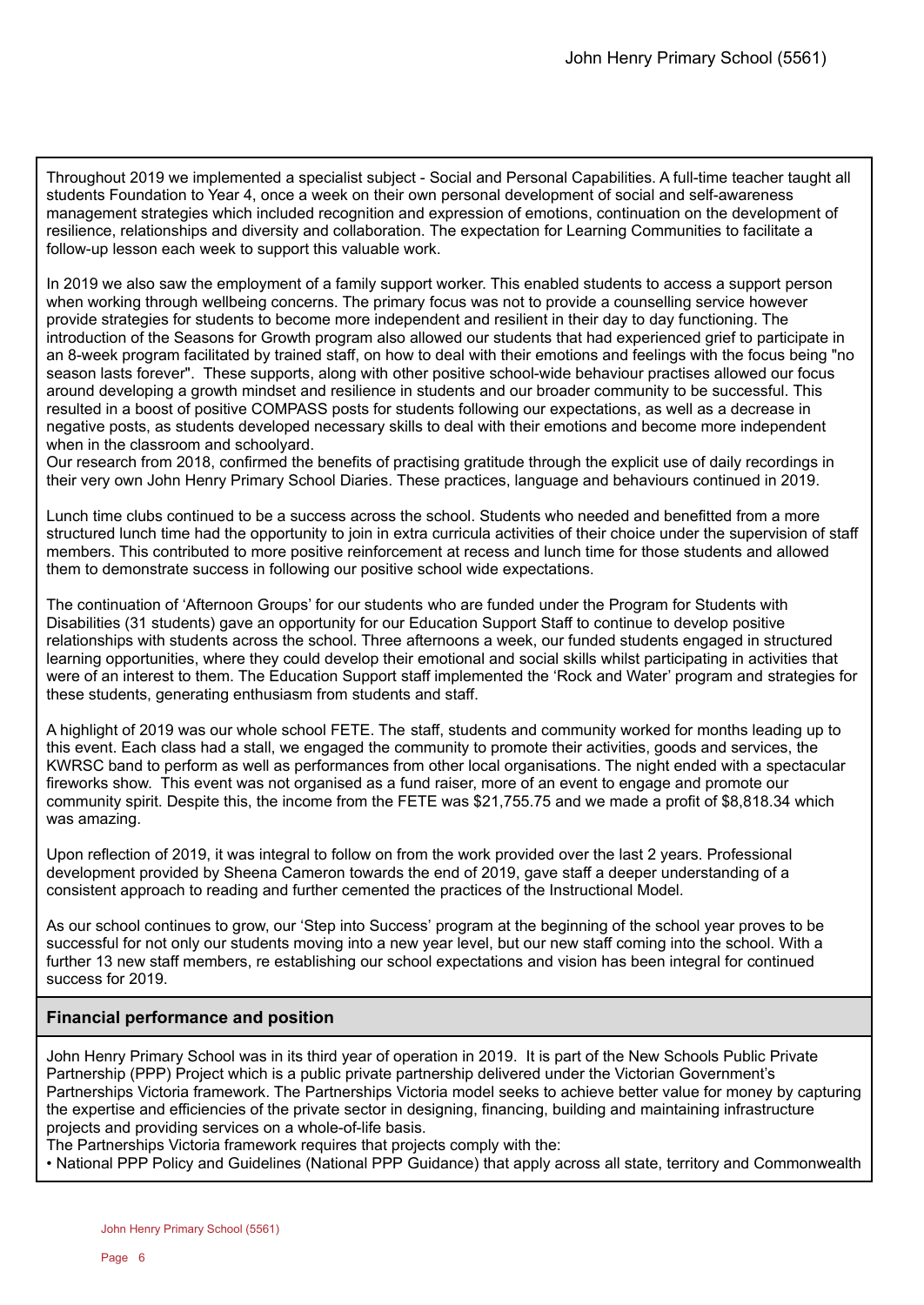arrangements;

• requirements specific to Victoria as detailed in the Partnerships Victoria Requirements (updated in May 2013).

The Student Resource Package was able to be managed in a SURPLUS due to the ongoing growth of student numbers and the work completed between the school principal and leadership team, staff recruitment was directly related to ongoing planning for the school, while ensuring a strong educational culture was being developed. Four new substantive Learning Specialist position were appointed inline with the schools ongoing focus on improving teaching and learning capacity of all staff. As part of the New Schools Public Private Partnership Project the School Resource Package does not provide financial renumeration as ongoing school maintenance is supported by the PPP.

The school was able to credit to cash transfer over \$150,000 dollars during the 2019 school year, this money was used to purchase a variety of assets/furniture for our 5 new relocatable classrooms. We also continued to resource the Digital Technology assets for students from Years Foundation - Year 6. Our school device ratio is currently 1: 2 with all students in Years 5 & Year 6 having their own laptop through the 1:1 device program. And all Year 4 students have a school owned Ipad (1:1).

**For more detailed information regarding our school please visit our website at <http://jhps.vic.edu.au/>**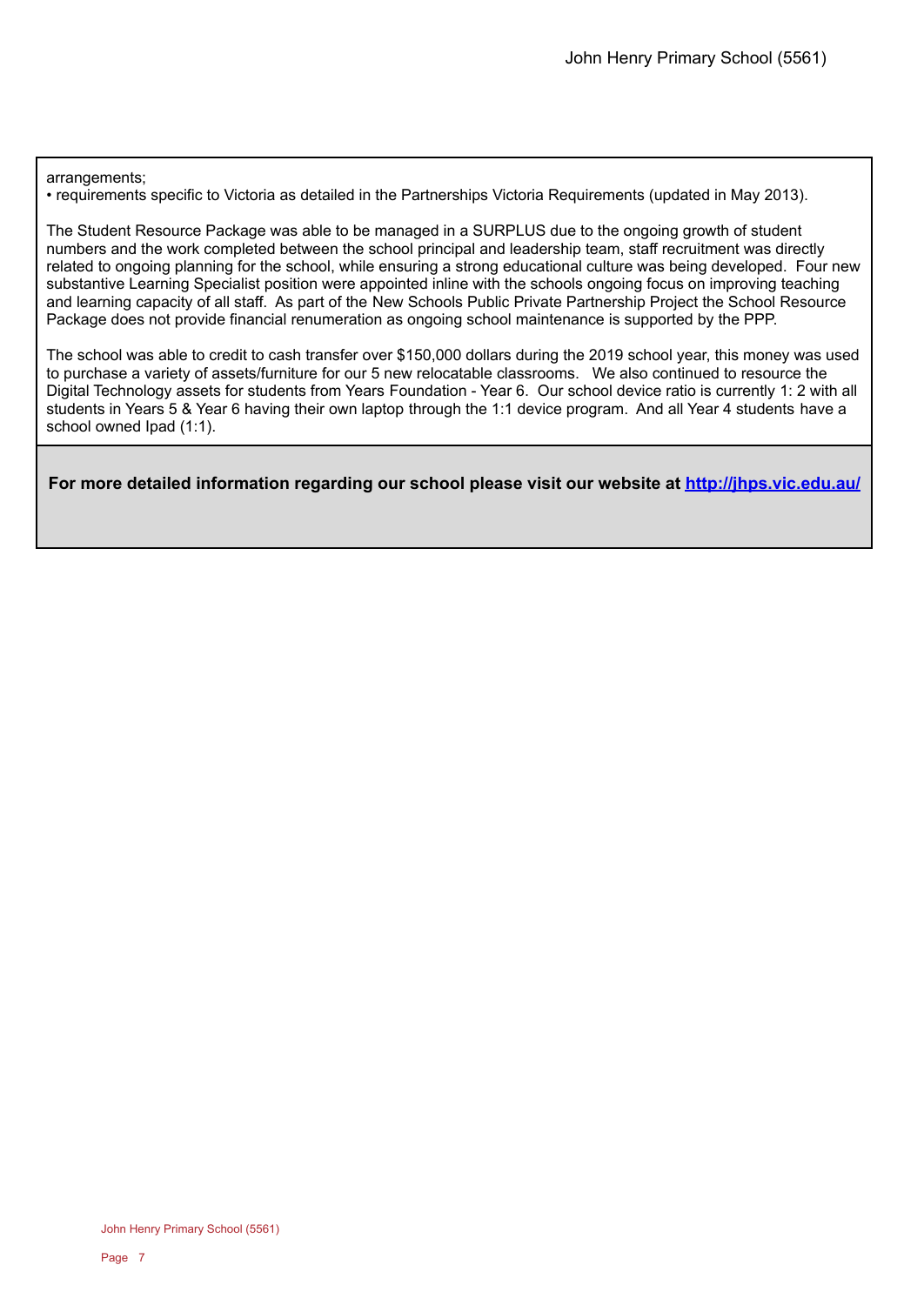

The Government School Performance Summary provides an overview of how this school is contributing to the objectives of the Education State and how it compares to other Victorian Government schools.

All schools work in partnership with their school community to improve outcomes for children and young people. Sharing this information with parents and the wider school community helps to support community engagement in student learning, a key priority of the Framework for Improving Student Outcomes.

Members of the community can contact the school for an accessible version of these data tables if required.

Range of results for the middle 60% of Victorian Government Primary Schools: Key: Results for this school: Median of all Victorian Government Primary Schools:

## **School Profile**

### Enrolment Profile

A total of 773 students were enrolled at this school in 2019, 361 female and 412 male.

21 percent were EAL (English as an Additional Language) students and 1 percent ATSI (Aboriginal and Torres Strait Islander) students.



### Parent Satisfaction Summary

Measures the percent endorsement by parents on their school satisfaction level, as reported in the annual *Parent Opinion Survey*. The percent endorsement indicates the percent of positive responses (agree or strongly agree).

Data is suppressed for schools with three or less respondents to the survey for confidentiality reasons.

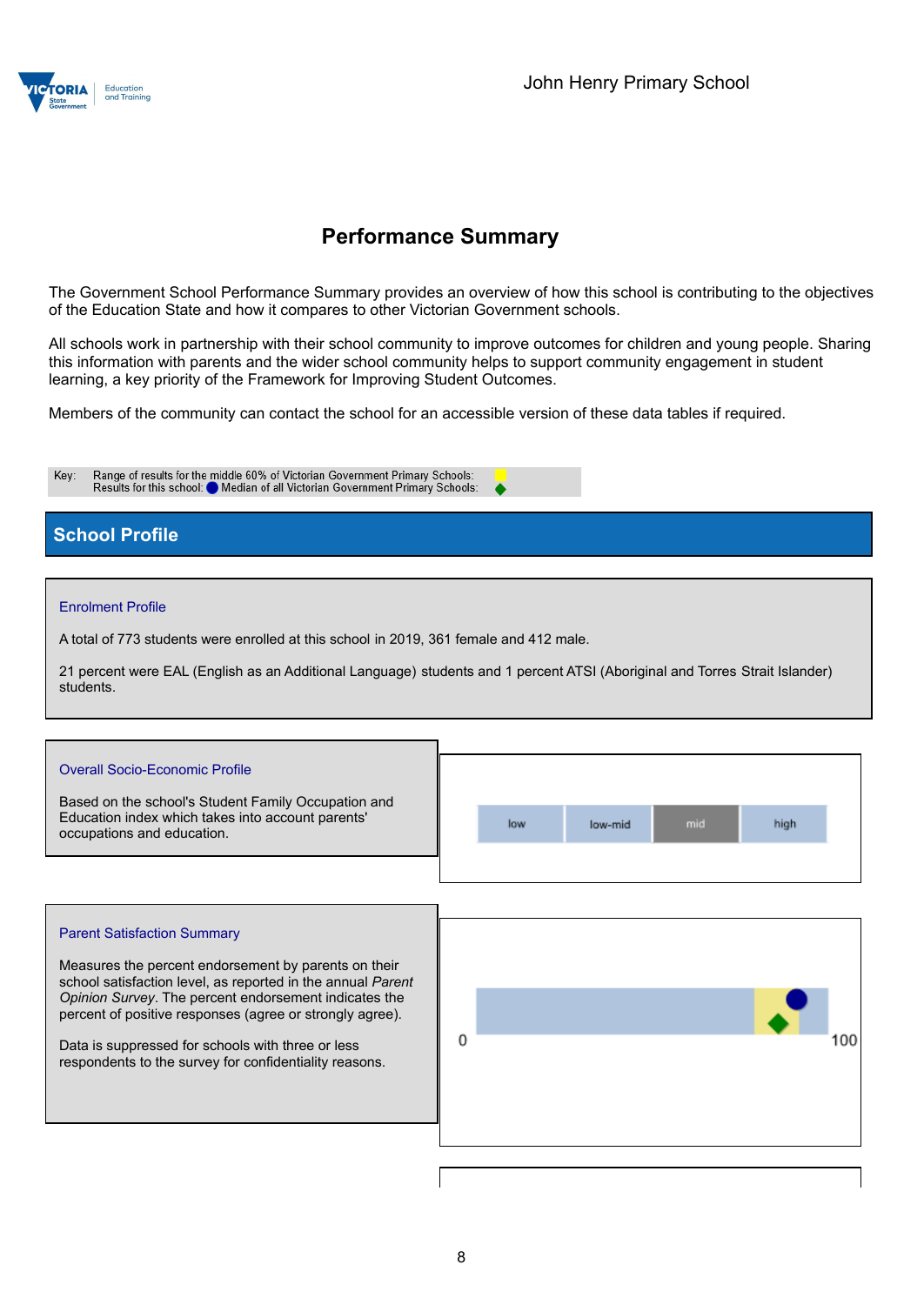

## John Henry Primary School

## School Staff Survey

Measures the percent endorsement by staff on School Climate, as reported in the annual *School Staff Survey*. The percent endorsement indicates the percent of positive responses (agree or strongly agree).

Data is suppressed for schools with three or less respondents to the survey for confidentiality reasons.

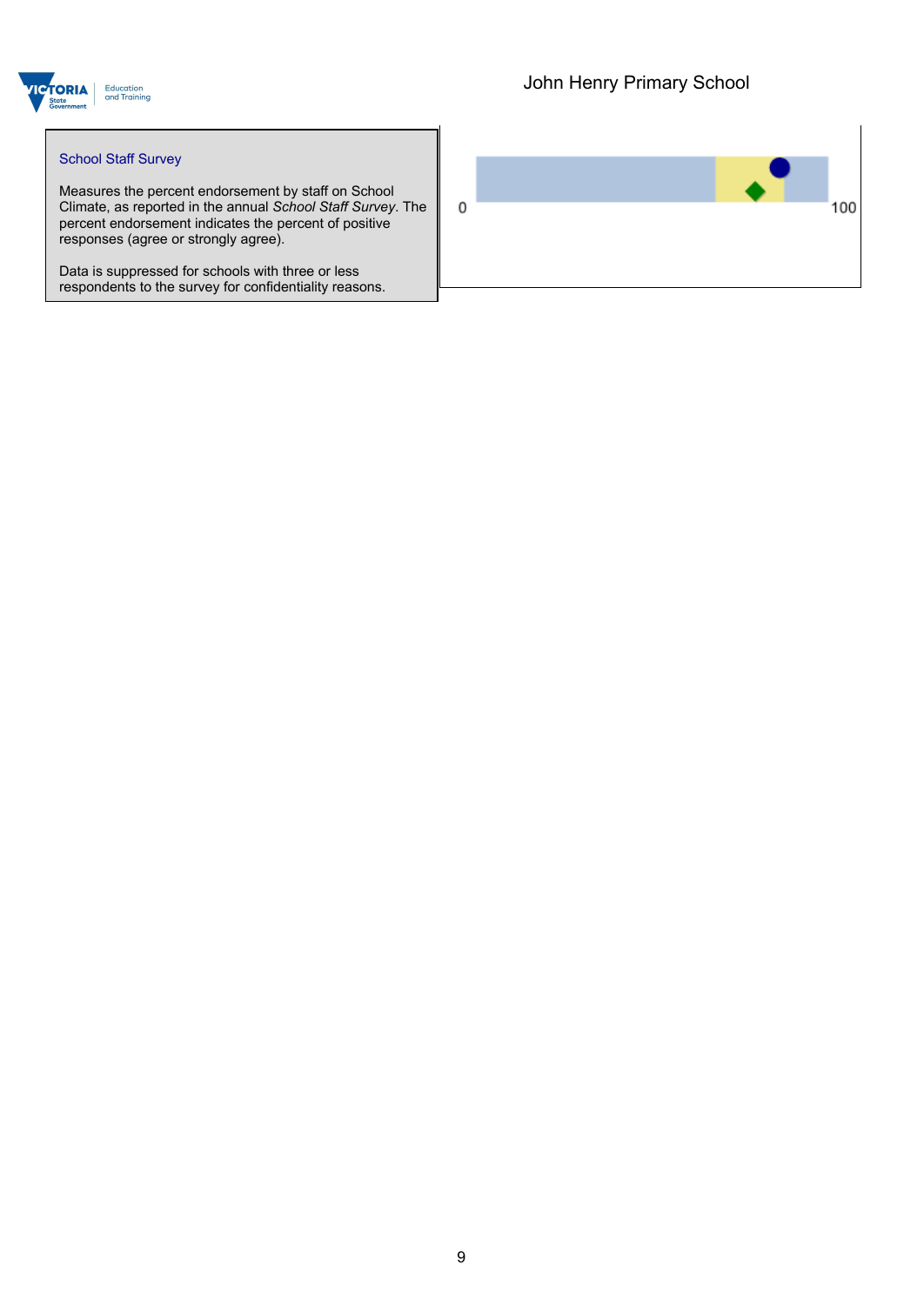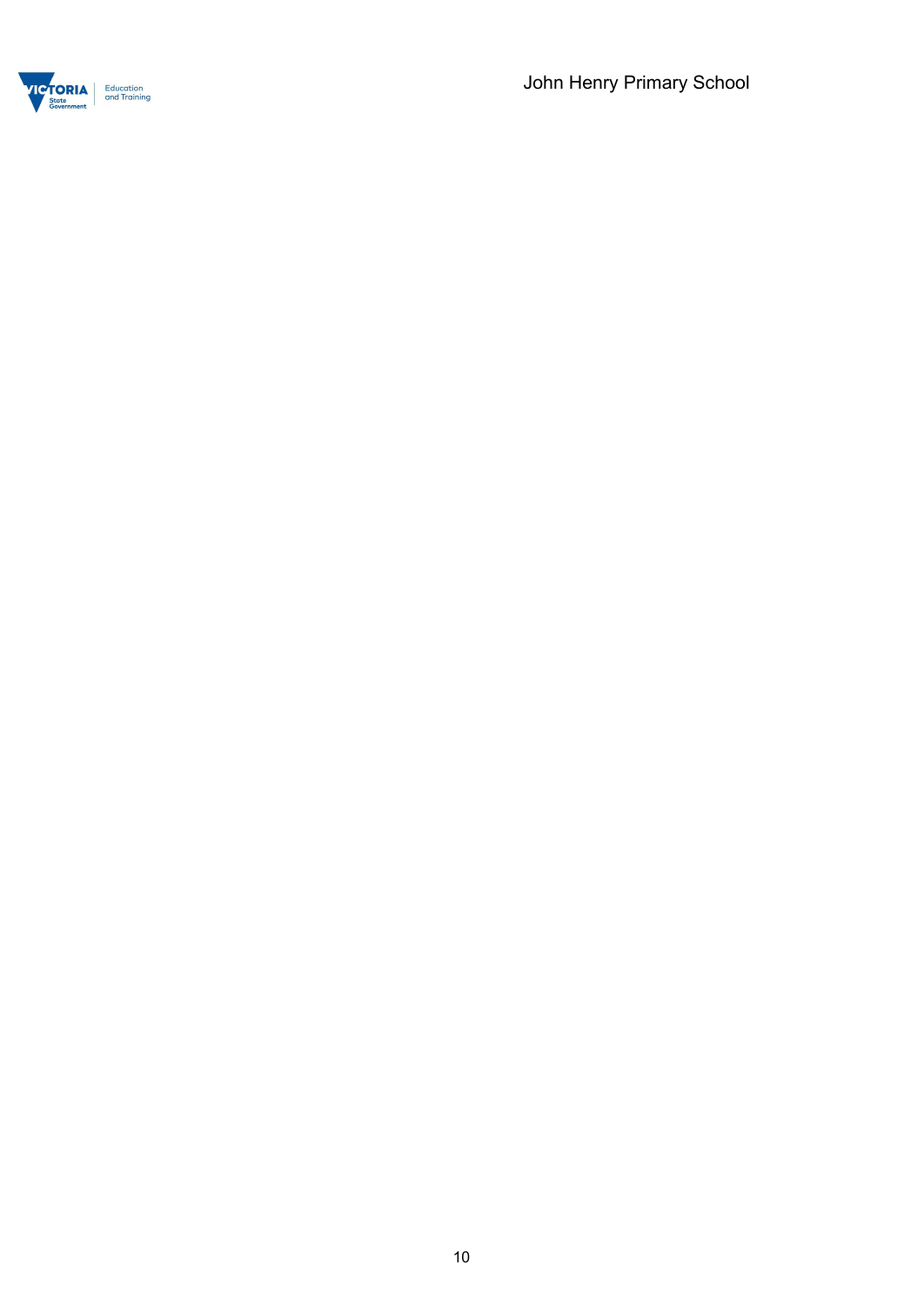



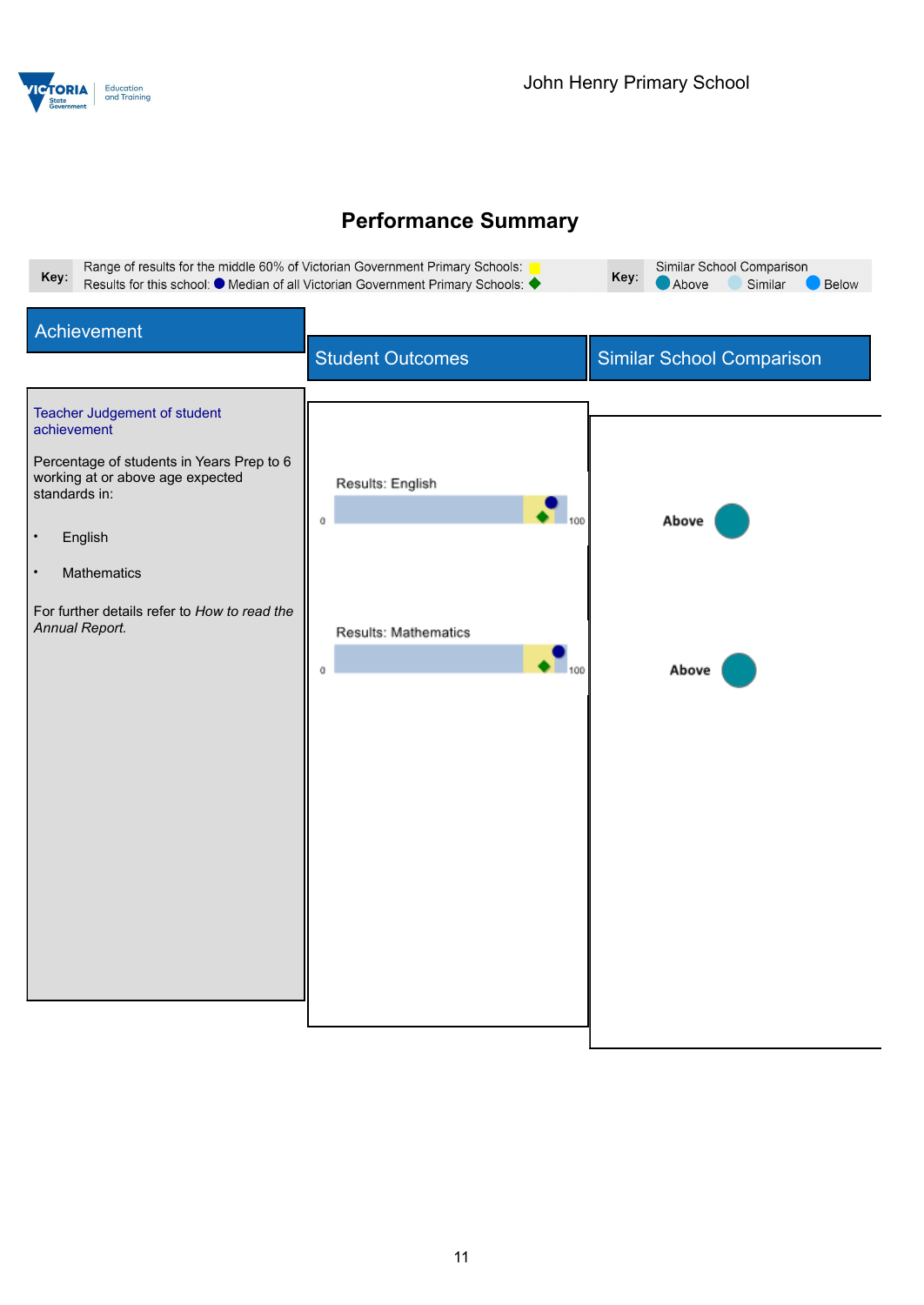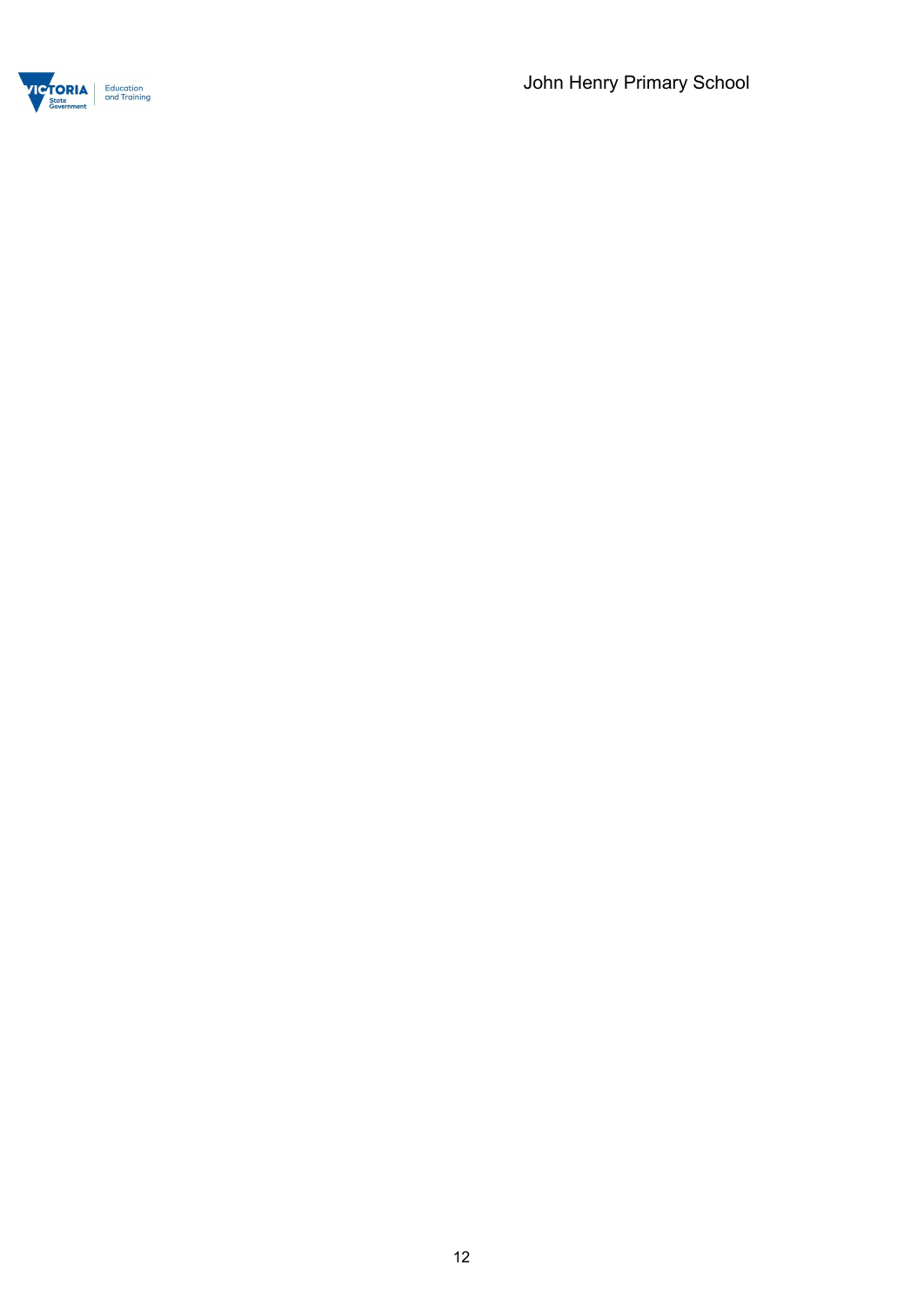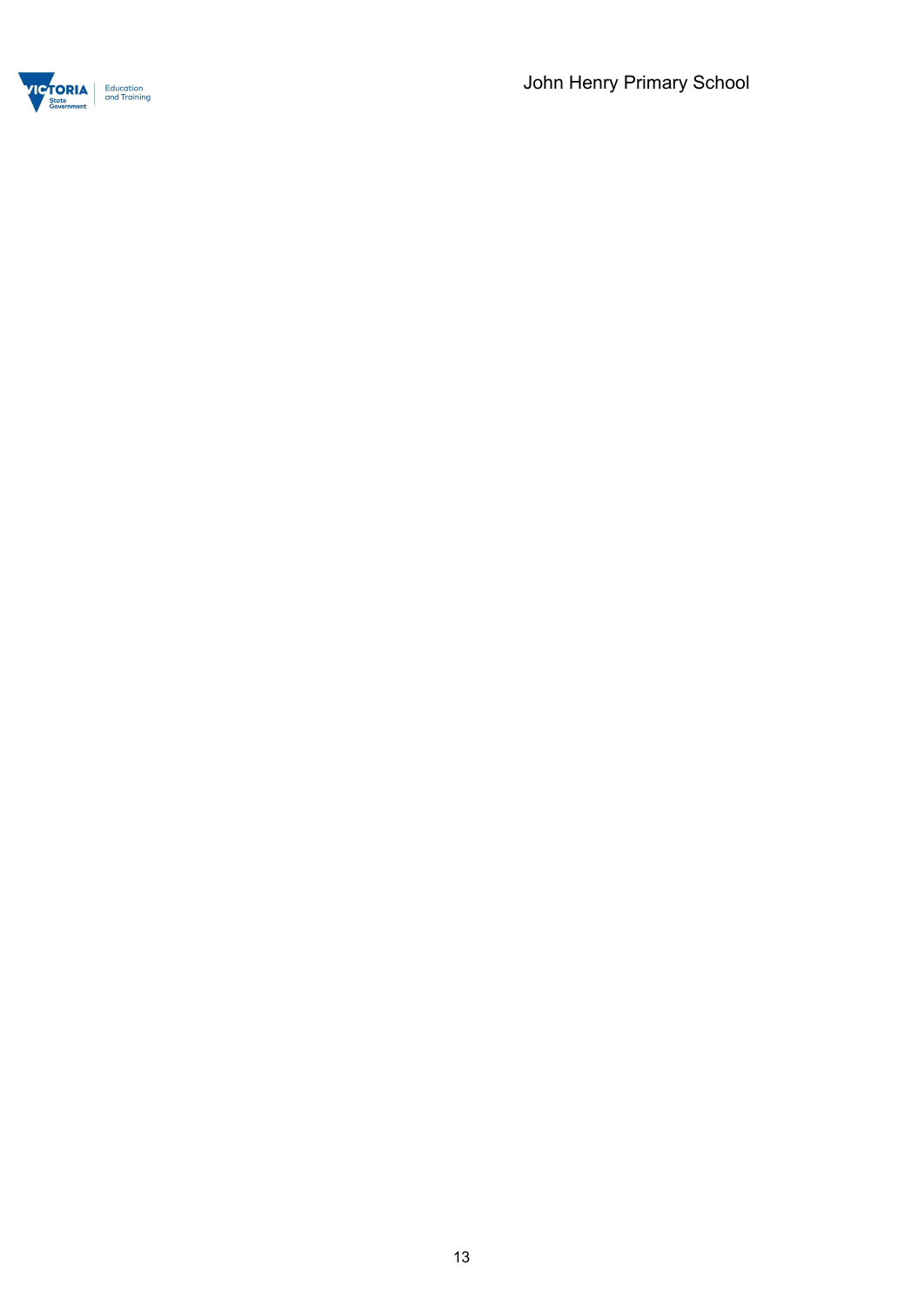

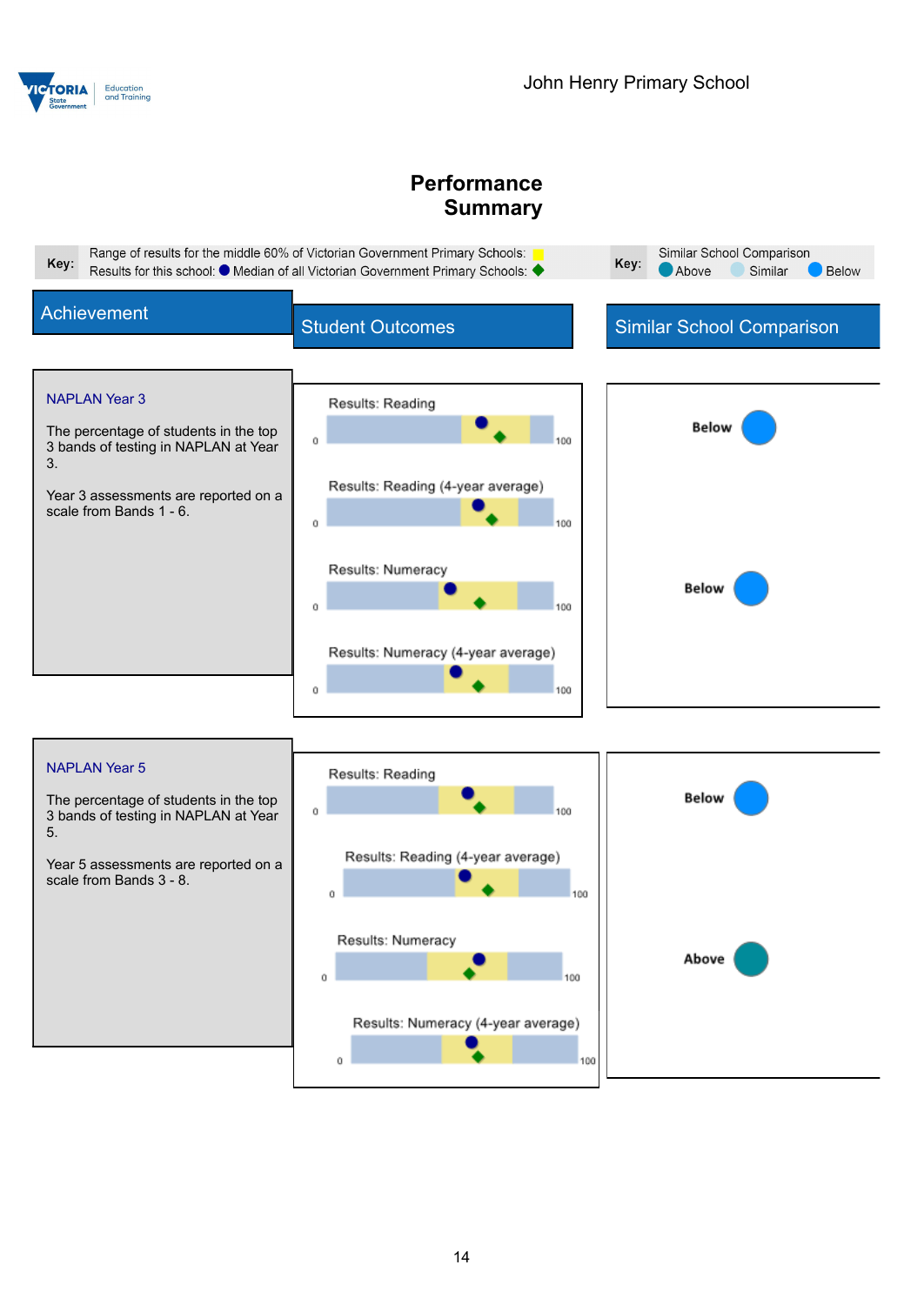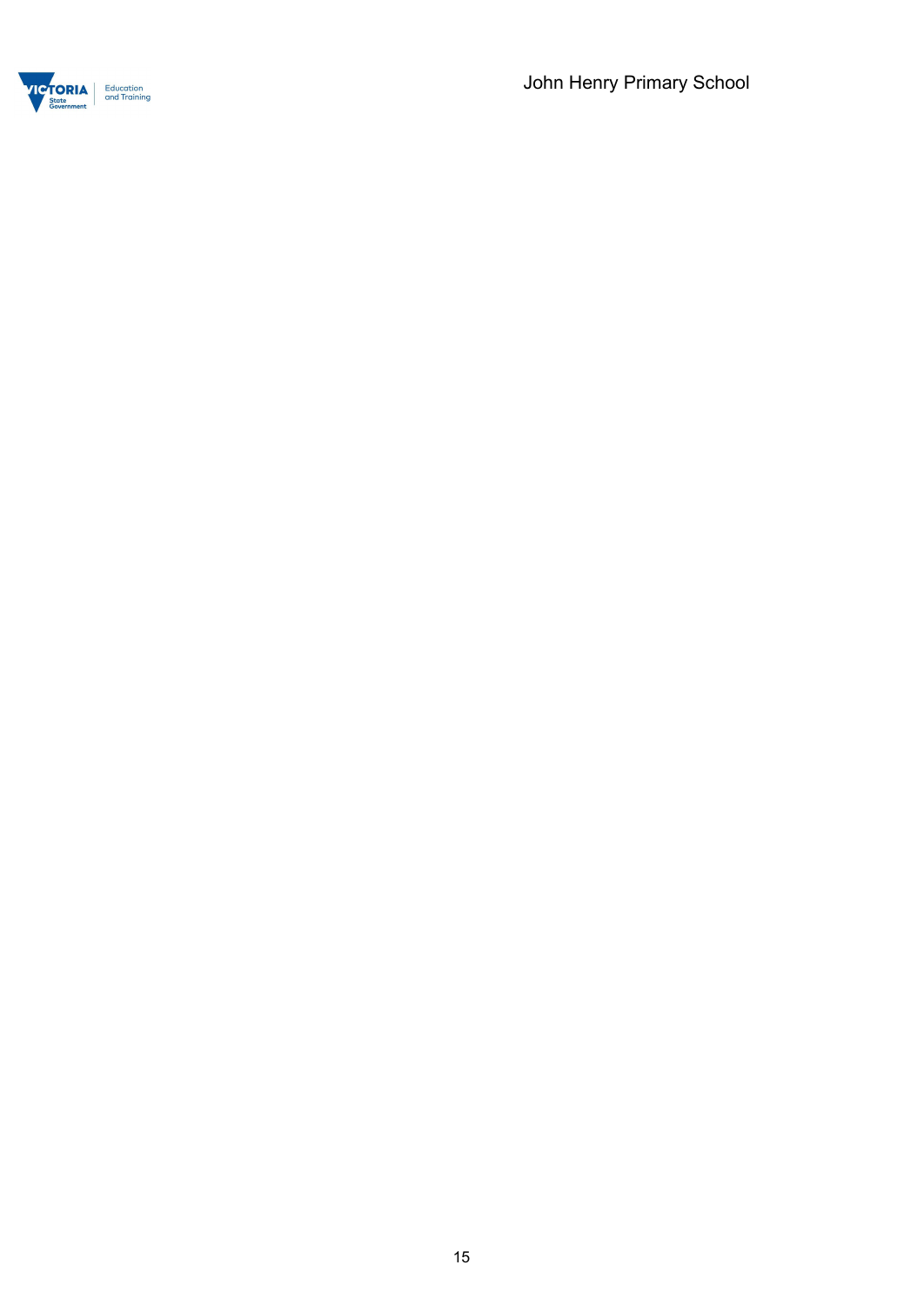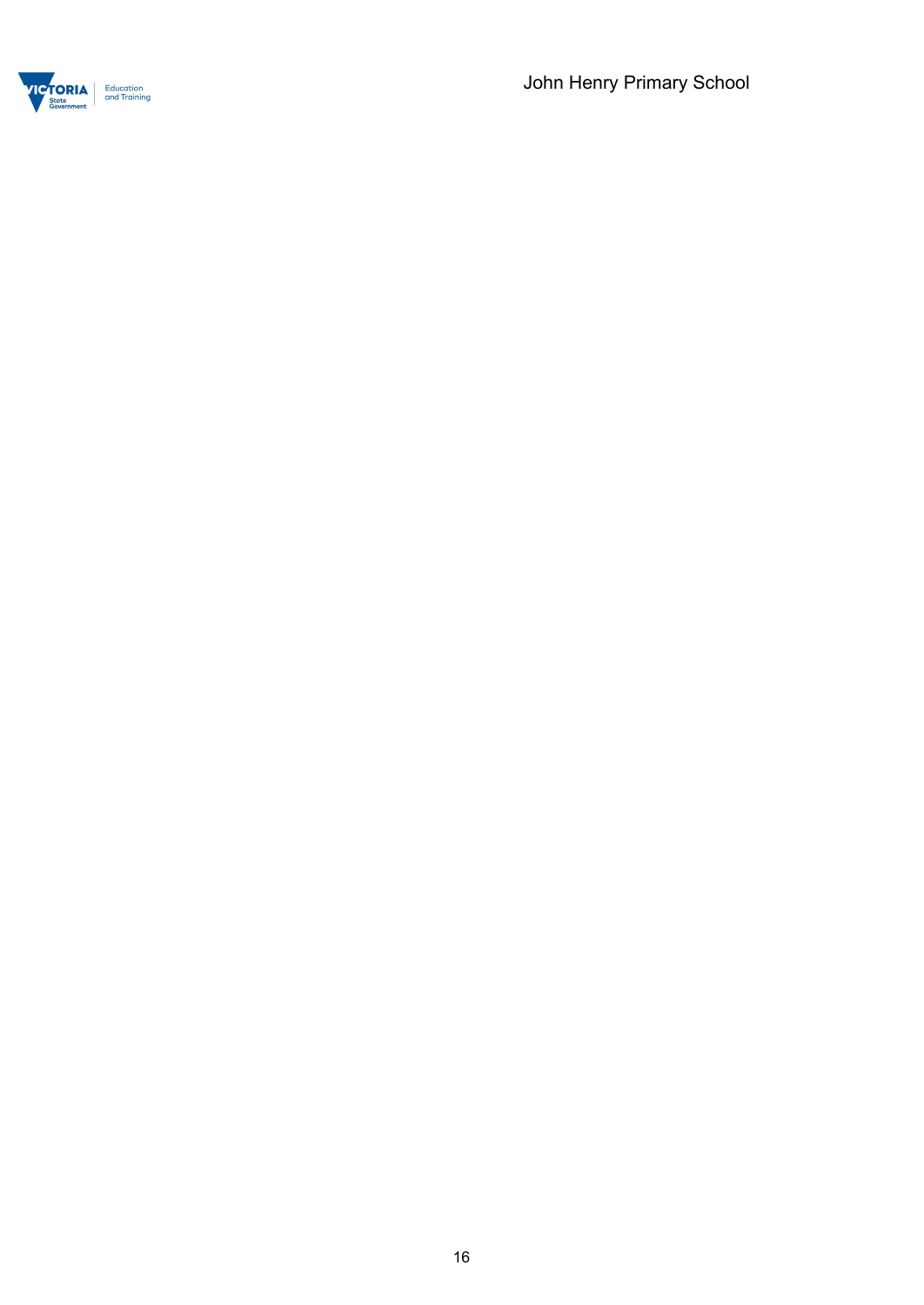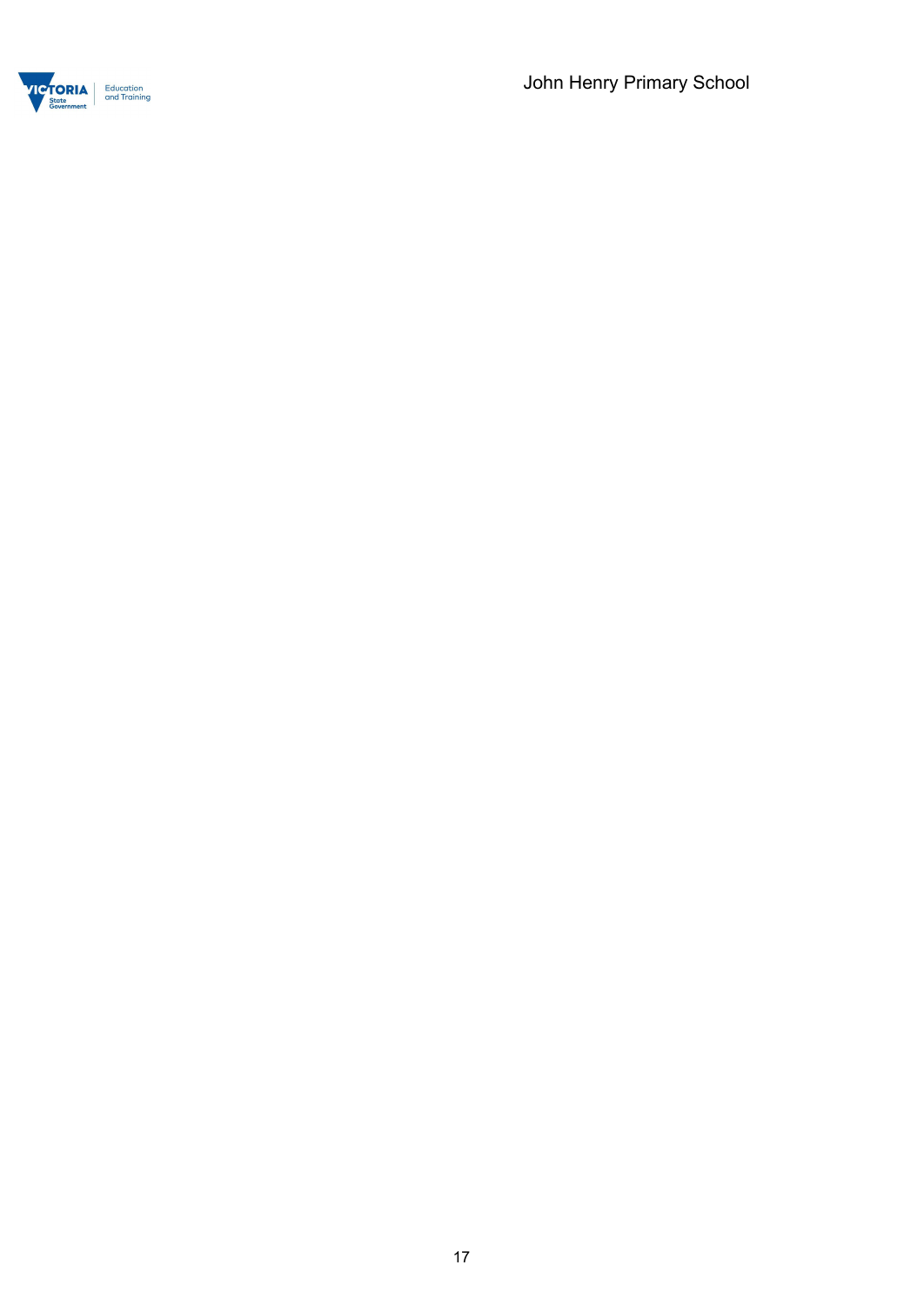

Range of results for the middle 60% of Victorian Government Primary Schools: Key: Results for this school: ● Median of all Victorian Government Primary Schools: ◆

Similar School Comparison Key: Above Similar Below

Achievement Student Outcomes Similar School Comparison

| <b>NAPLAN Learning Gain</b><br>Year 3 - Year 5                                                                                                                                           |  |
|------------------------------------------------------------------------------------------------------------------------------------------------------------------------------------------|--|
| Learning gain of students from Year 3 to<br>Year 5 in the following domains: Reading,<br>Numeracy, Writing, Spelling and<br>Grammar and Punctuation.                                     |  |
| NAPLAN learning gain is determined by<br>comparing a student's current year result<br>to the results of all 'similar' Victorian                                                          |  |
| students (i.e. students in all sectors in the<br>same year level who had the same score<br>two years prior). If the current year result<br>is in the Top 25 percent, their gain level is |  |

categorised as 'High'. Middle 50 percent, is 'Medium'. Bottom 25 percent, is 'Low'.



There are no Similar School Comparisons for Learning Gain. The statewide distribution of Learning Gain for all domains is 25% Low Gain, 50% Medium Gain, 25% High Gain.



Statewide Distribution of Learning Gain (all domains)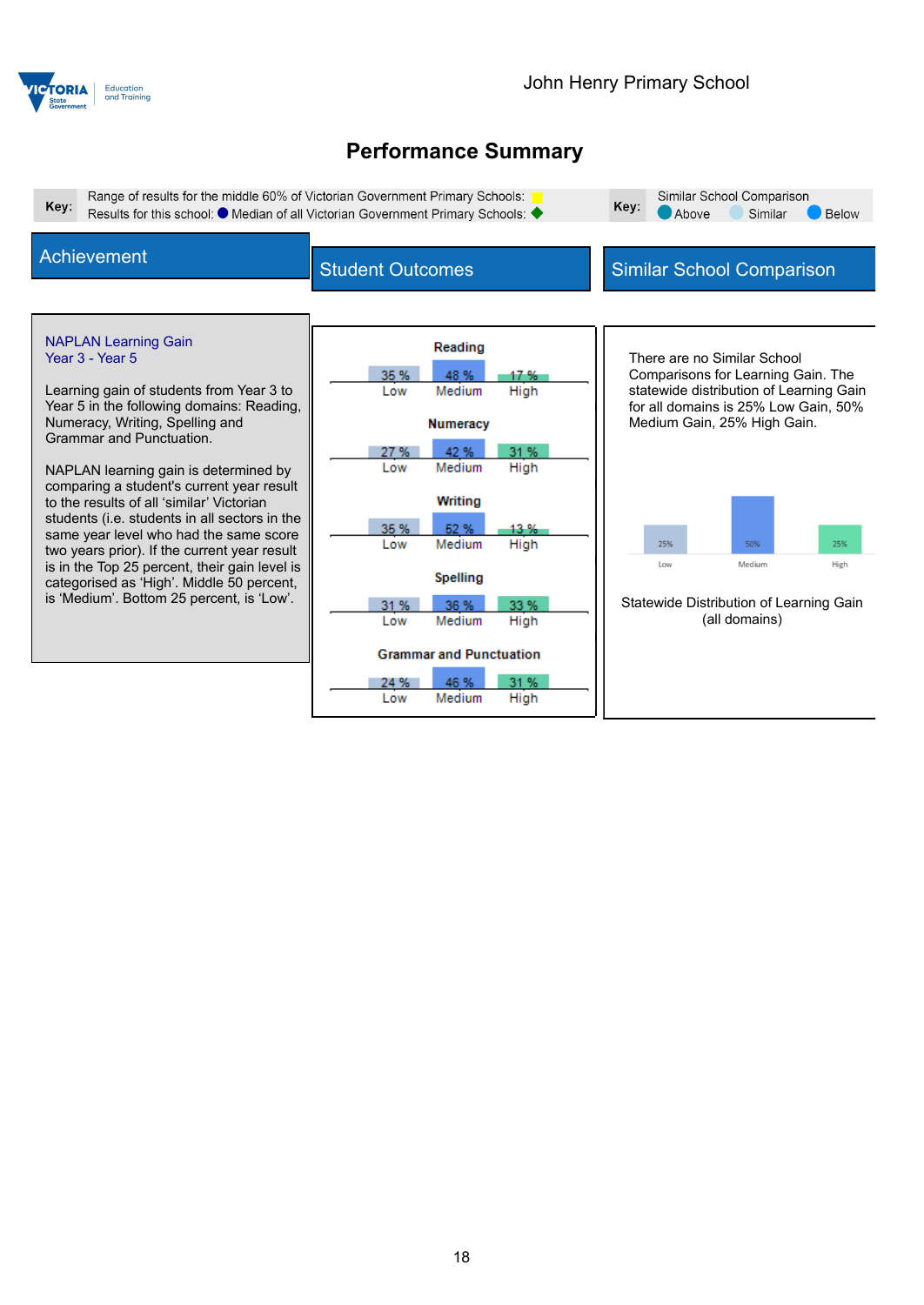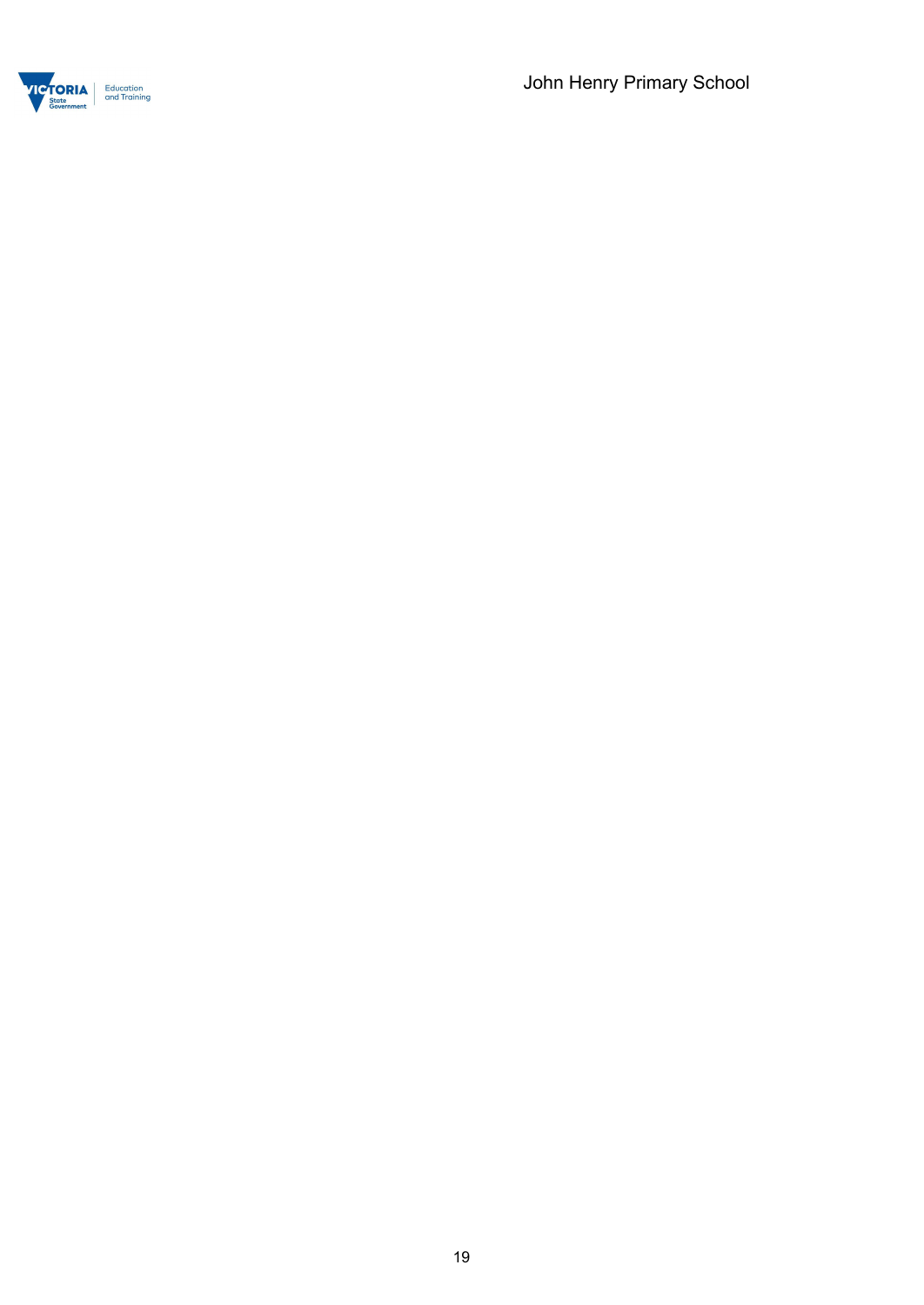



| Average 2019 attendance rate by year |      |      |                 |                                               |     |                 |                 |                                            |
|--------------------------------------|------|------|-----------------|-----------------------------------------------|-----|-----------------|-----------------|--------------------------------------------|
| level:                               | Prep | Yr1  | Yr <sub>2</sub> | Yr3                                           | Yr4 | Yr <sub>5</sub> | Yr <sub>6</sub> | Similar school comparison not<br>available |
|                                      | 92 % | 92 % |                 | 91 %   92 %   90 %   90 %   89 % <sup> </sup> |     |                 |                 |                                            |
|                                      |      |      |                 |                                               |     |                 |                 |                                            |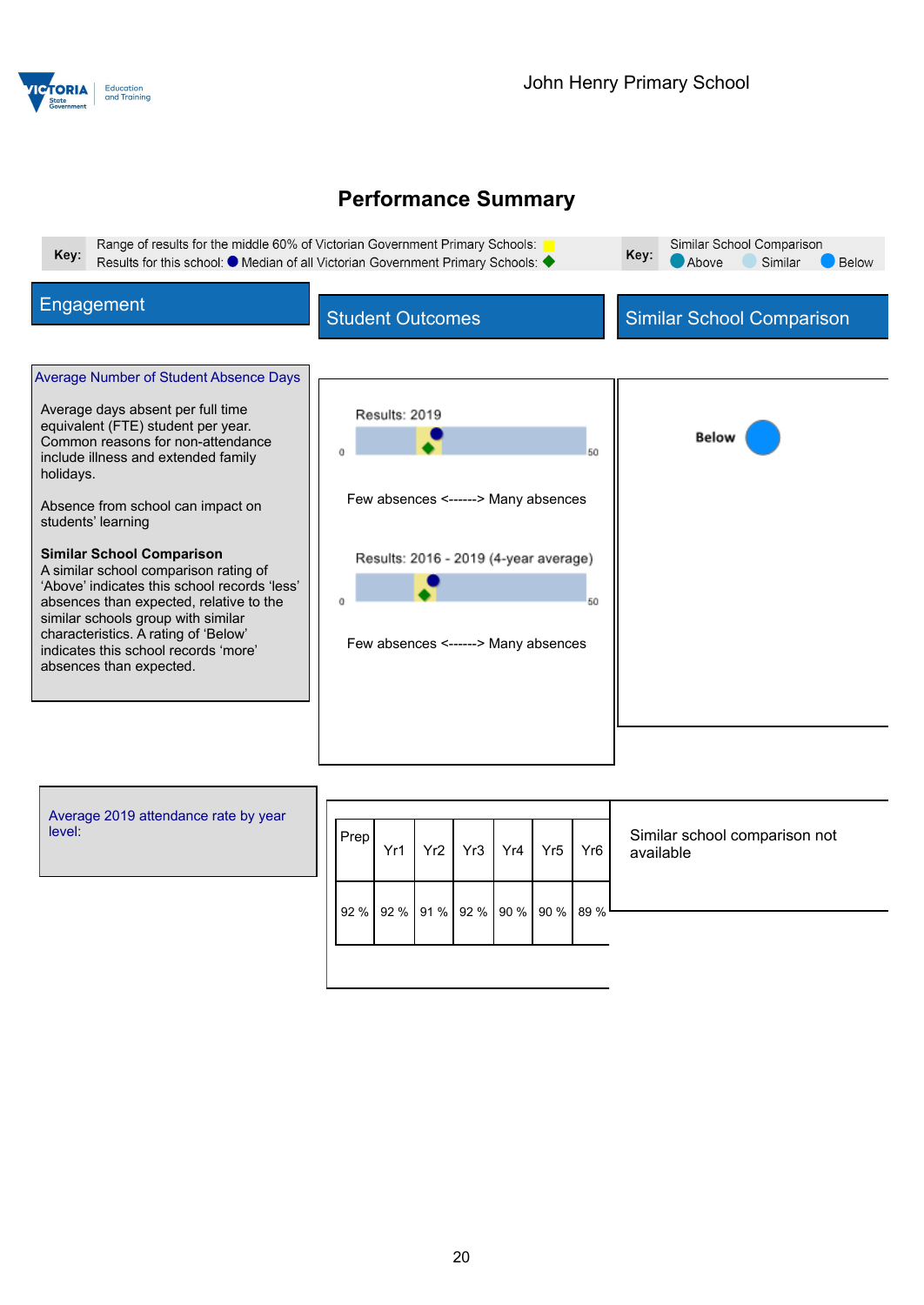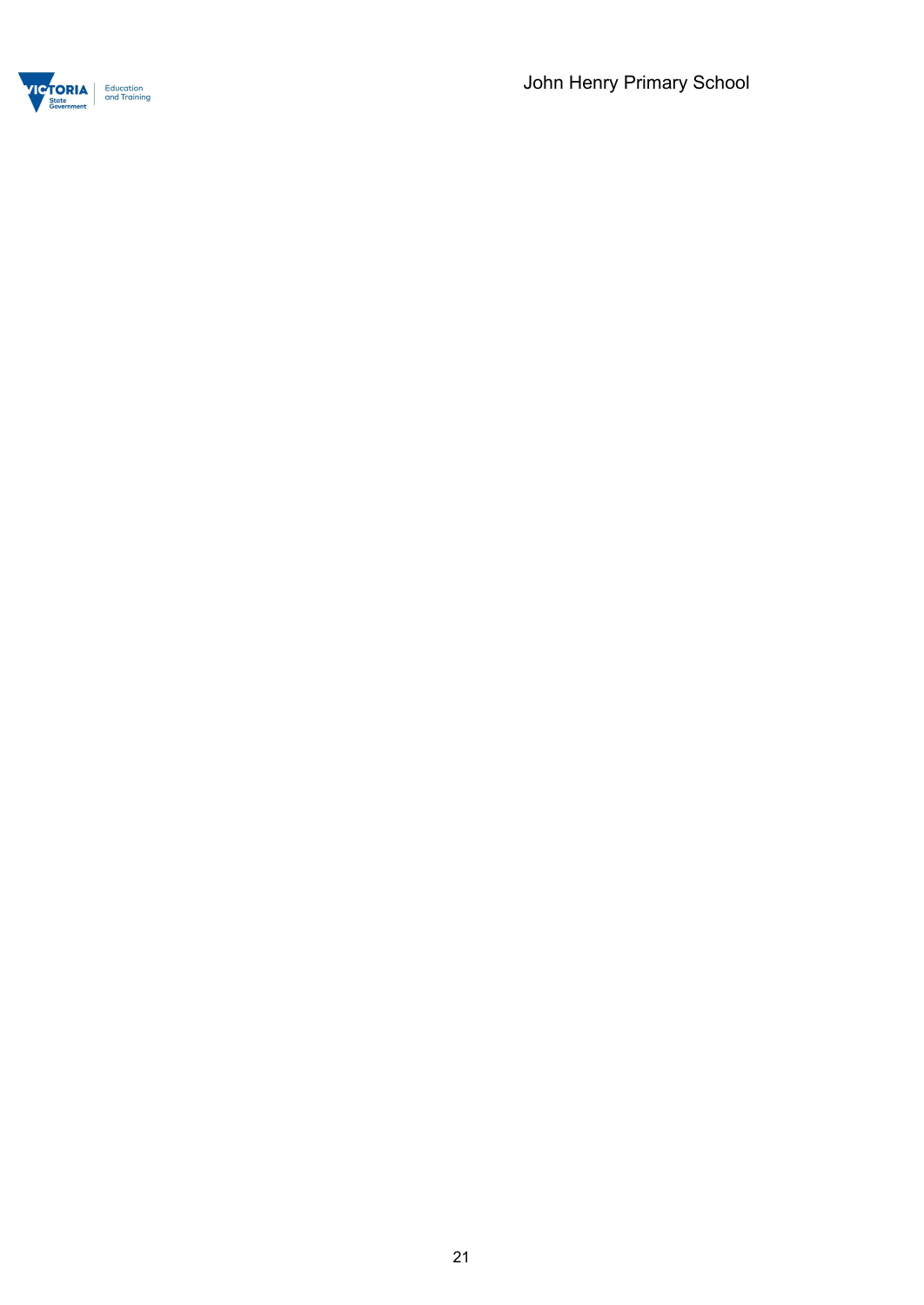

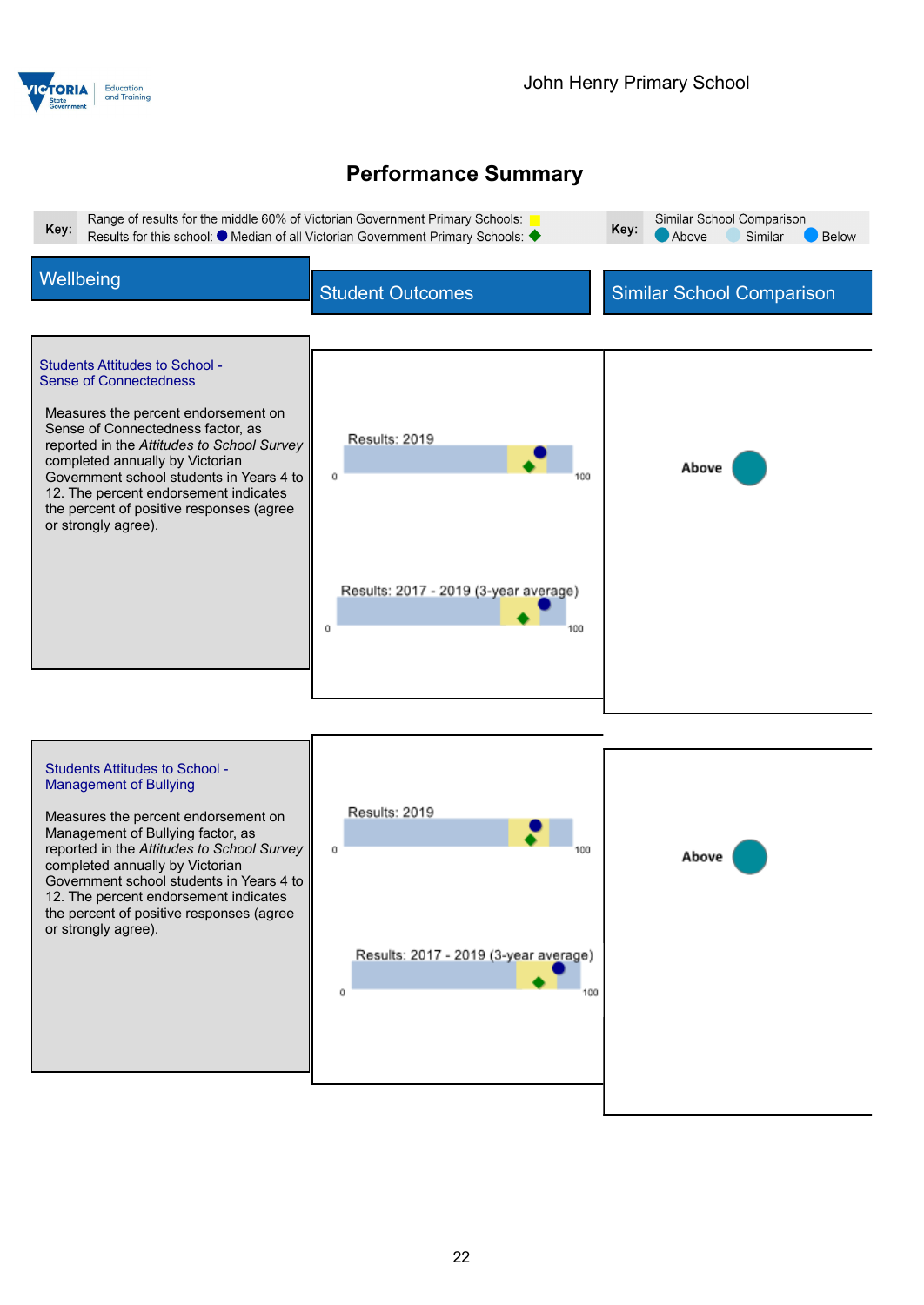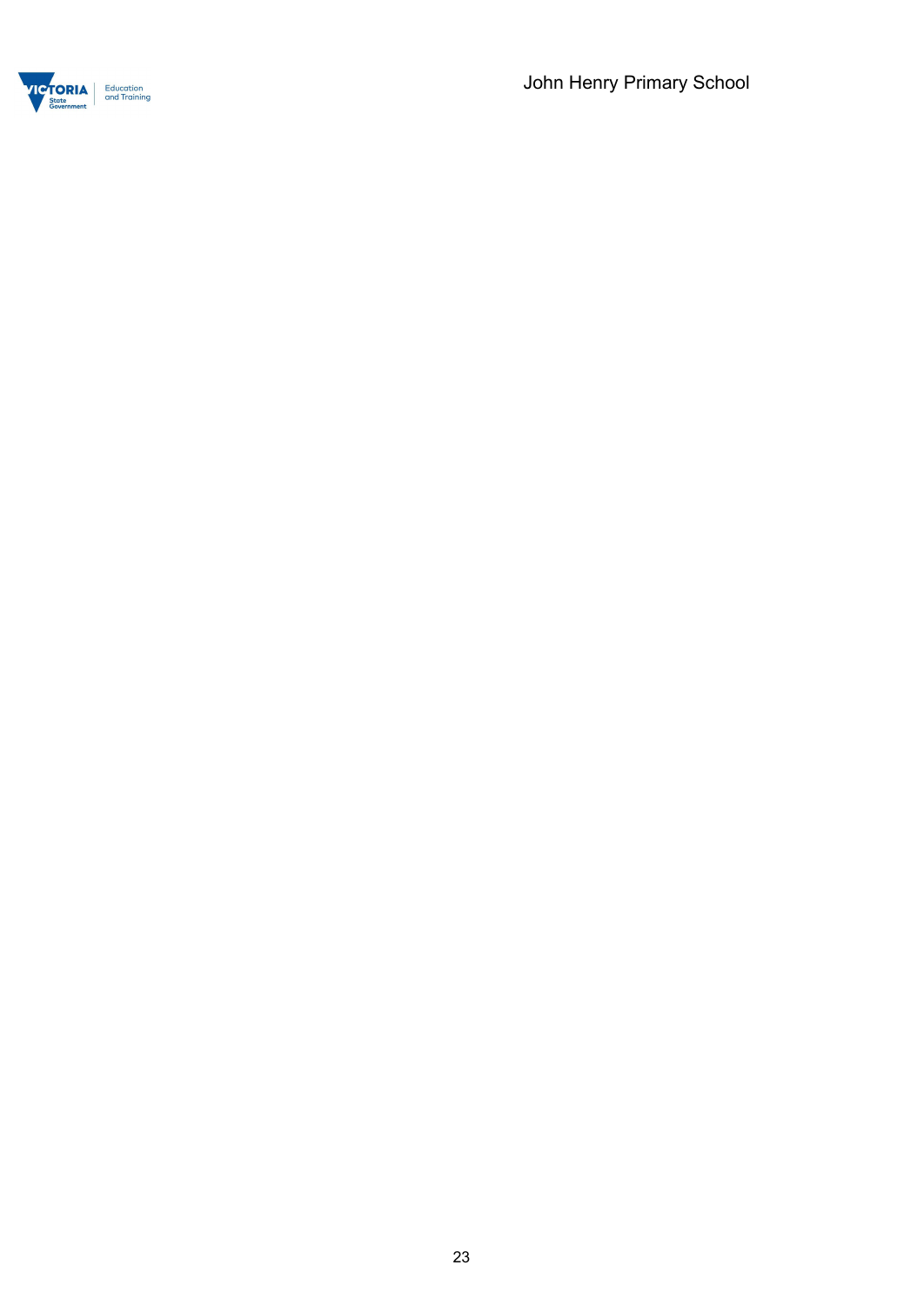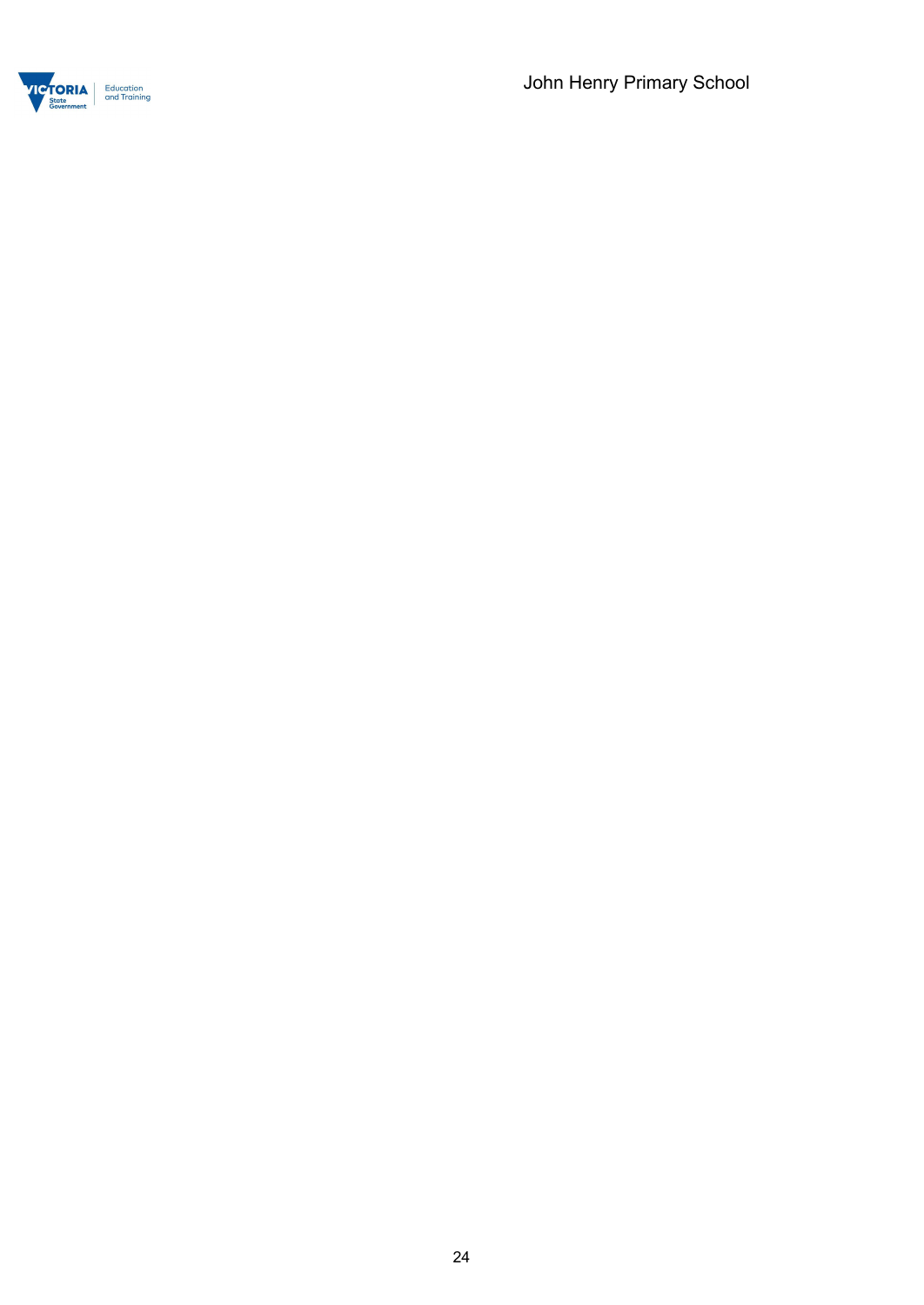

## **Financial Performance and Position**

Commentary on the financial performance and position is included in the About Our School section at the start of t *report*

| <b>Financial Performance - Operating Statement</b><br>Summary for the year ending 31 December, 2019 |               | Financial Position as at 31 December, 201 |
|-----------------------------------------------------------------------------------------------------|---------------|-------------------------------------------|
| <b>Revenue</b>                                                                                      |               | <b>Funds Available</b>                    |
|                                                                                                     | <b>Actual</b> |                                           |
|                                                                                                     |               | <b>High Yield Investment Account</b>      |
| <b>Student Resource Package</b>                                                                     | \$6,089,115   | <b>Official Account</b>                   |
|                                                                                                     |               | <b>Total Funds Available</b>              |
| <b>Government Provided DET Grants</b>                                                               | \$610,408     |                                           |
| Government Grants Commonwealth                                                                      | \$9,988       |                                           |
| Revenue Other                                                                                       | \$5,383       |                                           |
| <b>Locally Raised Funds</b>                                                                         | \$408,096     |                                           |
| <b>Total Operating Revenue</b>                                                                      | \$7,122,990   |                                           |
|                                                                                                     |               |                                           |
| Equity <sup>1</sup>                                                                                 |               |                                           |
|                                                                                                     |               |                                           |
| Equity (Social Disadvantage)                                                                        | \$118,316     |                                           |
| <b>Equity Total</b>                                                                                 | \$118,316     |                                           |
|                                                                                                     |               |                                           |
| <b>Expenditure</b>                                                                                  |               | <b>Financial Commitments</b>              |
|                                                                                                     |               | <b>Operating Reserve</b>                  |
| Student Resource Package <sup>2</sup>                                                               | \$5,971,777   | <b>Other Recurrent Expenditure</b>        |
|                                                                                                     |               | <b>Funds Received in Advance</b>          |
| <b>Books &amp; Publications</b>                                                                     | \$17,347      | <b>School Based Programs</b>              |
| <b>Communication Costs</b>                                                                          | \$17,881      | Asset/Equipment Replacement < 12 months   |
| Consumables                                                                                         | \$189,505     | <b>Total Financial Commitments</b>        |
| Miscellaneous Expense <sup>3</sup>                                                                  | \$313,703     |                                           |
| Professional Development                                                                            | \$60,488      |                                           |
| Property and Equipment Services                                                                     | \$169,282     |                                           |
| Salaries & Allowances <sup>4</sup>                                                                  | \$209,397     |                                           |
| Trading & Fundraising                                                                               | \$61,965      |                                           |
| Travel & Subsistence                                                                                | \$4,524       |                                           |
| <b>Utilities</b>                                                                                    | \$105,335     |                                           |
| <b>Total Operating Expenditure</b>                                                                  | \$7,121,204   |                                           |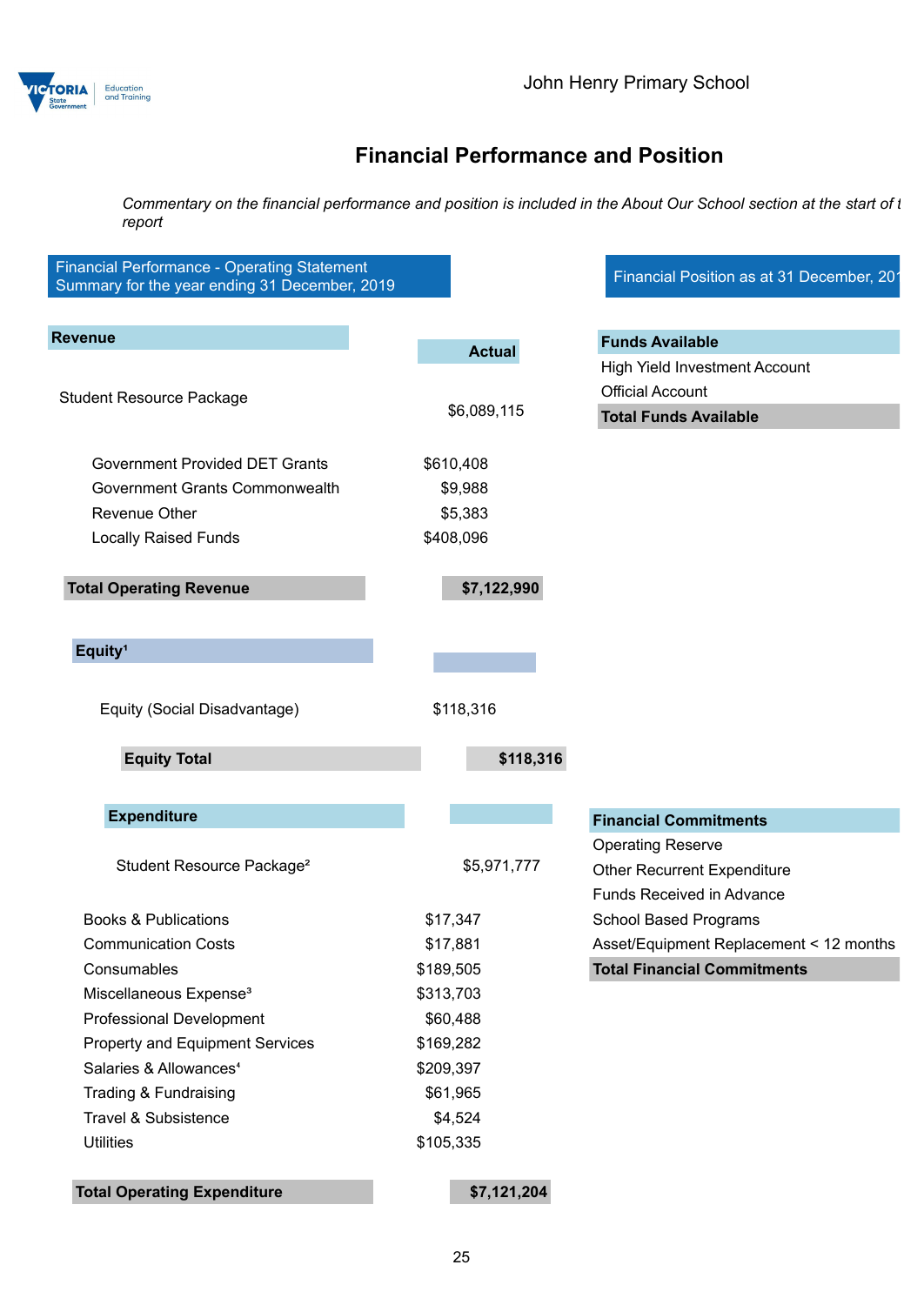



- (1) The Equity funding reported above is a subset of overall revenue reported by the school
- (2) Student Resource Package Expenditure figures are as of 20 March 2020 and are subject to change during the reconciliation process.
- (3) Misc Expenses may include bank charges, health and personal development, administration charges, camp/excursion costs and taxation charges.
- (4) Salaries and Allowances refers to school-level payroll.

*All funds received from the Department, or raised by the school, have been expended, or committed to subsequent years, to support the achievement of educational outcomes and other operational needs of the school, consistent with Department policies, School Council approvals and the intent/purposes for which funding was provided or raised.*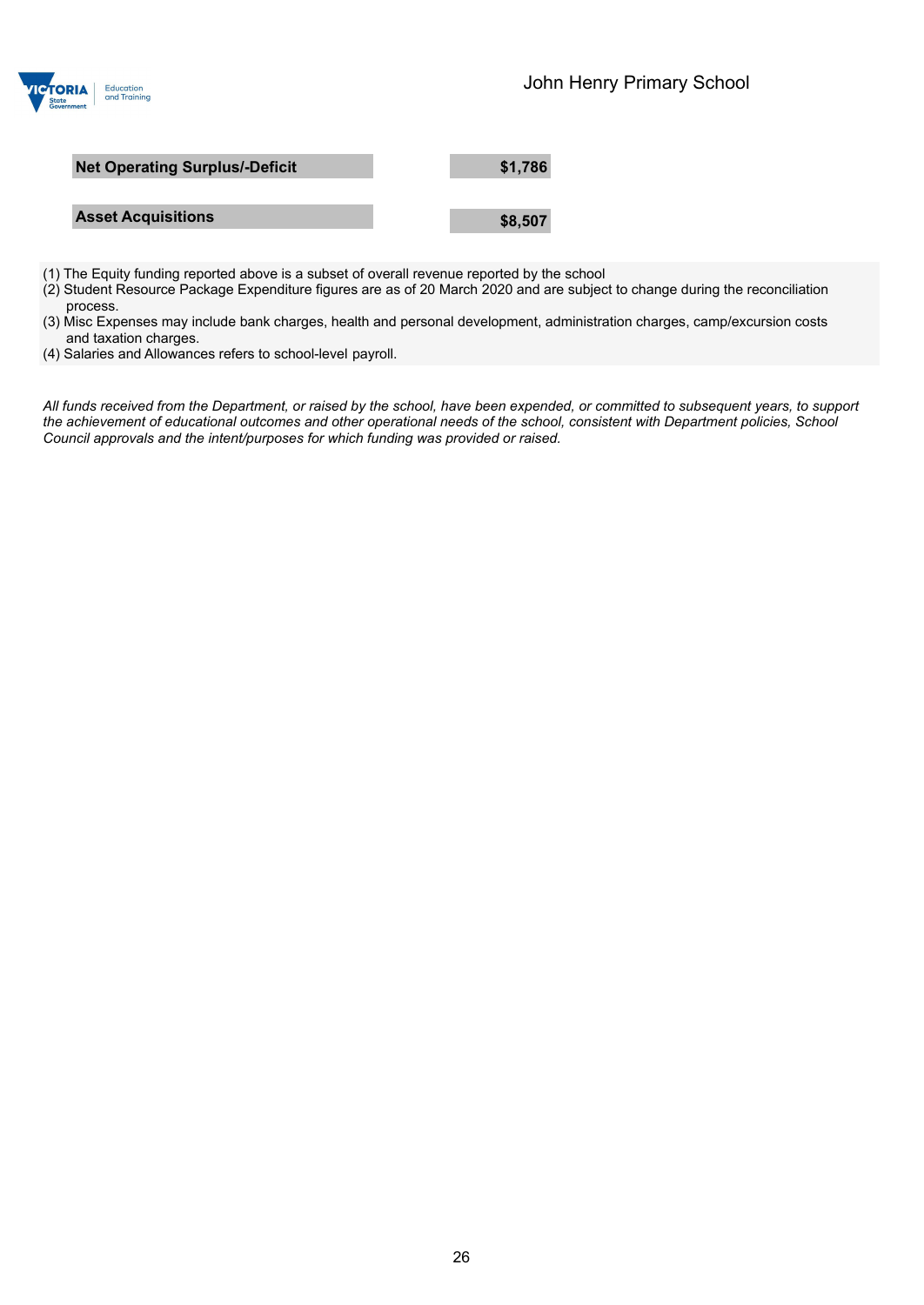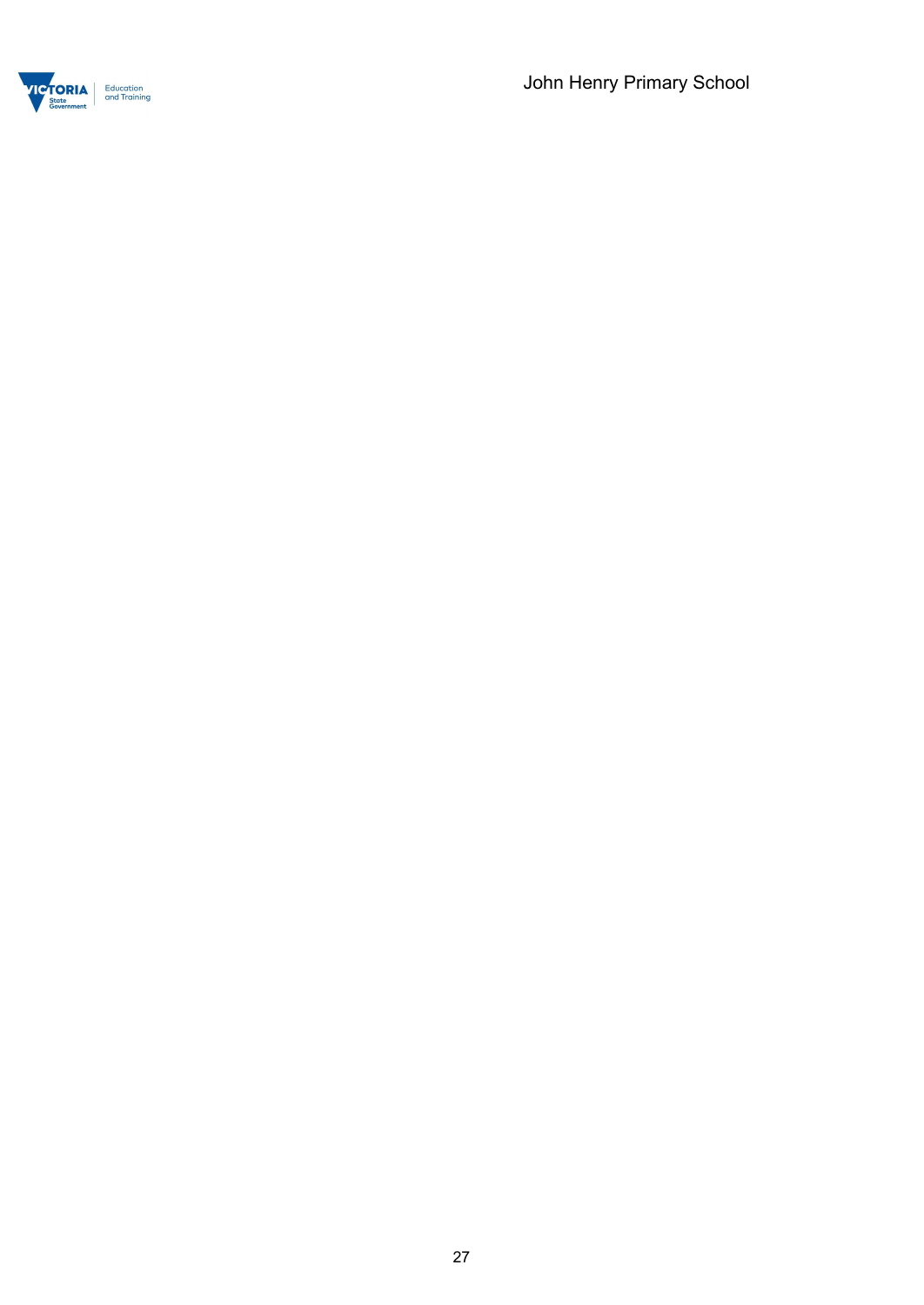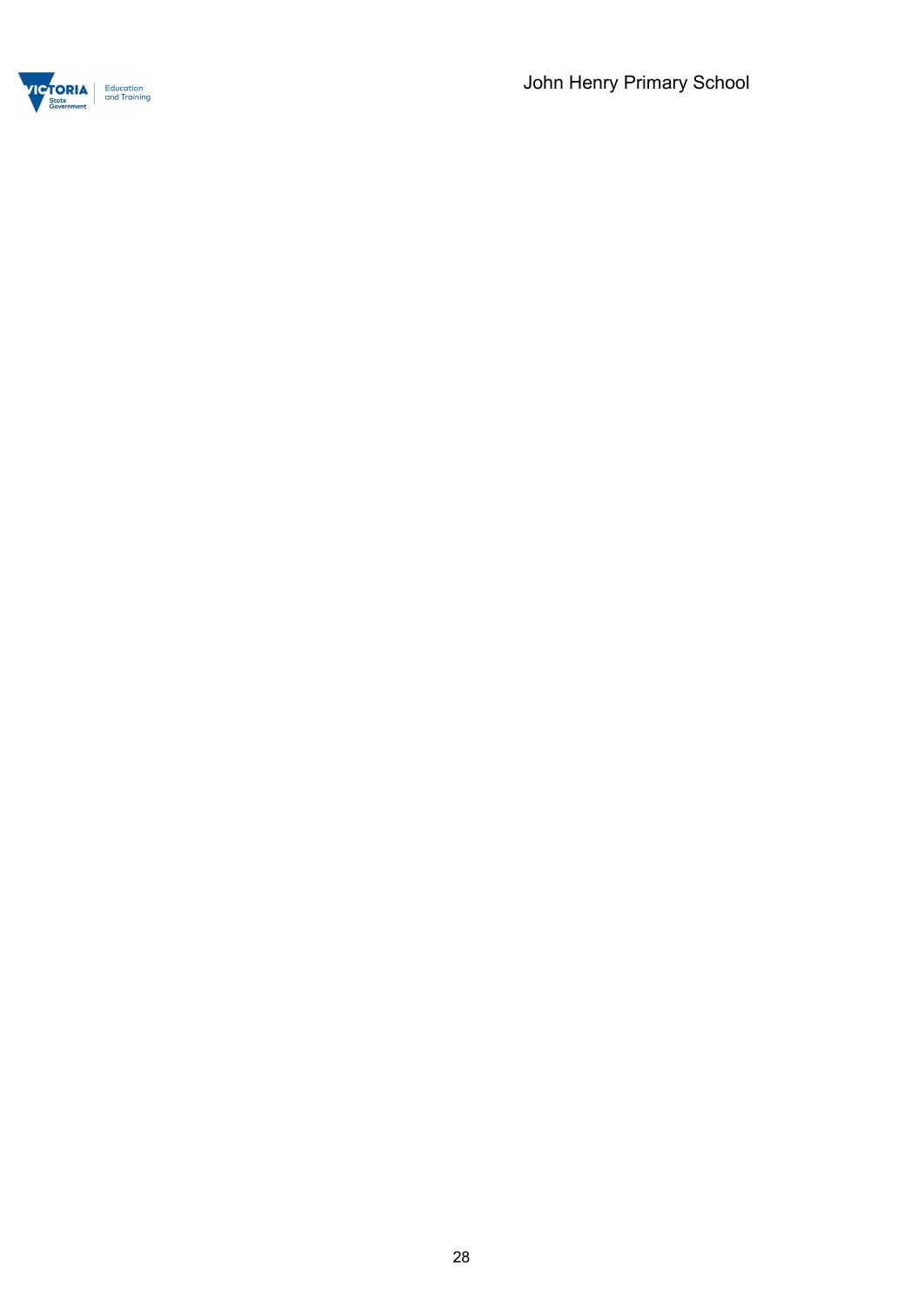

# How to read the Annual Report

## **What does** *School Comparison* **refer to?**

The School Comparison is a way of comparing this school's performance to similar schools in Victoria.

The comparison measure takes into account the school's socio-economic background of students, the number of non-English speaking students and the size and location of the school.

The Similar School Comparison will identify if a school's result is 'Similar', 'Above', or 'Below' relative to the similar schools group with similar characteristics and is available for latest year data only.



#### **What does '***Data not available'* **or** *'ND'* **mean?**

Some schools have too few students enrolled to provide data. There may be no students enrolled in some year levels so scho comparisons are not possible.

New schools have only the latest year of data and no comparative data from previous years.

The Department also recognises unique circumstances in Specialist, Select Entry, English Language and Community Schools where school-to-school comparisons are not appropriate.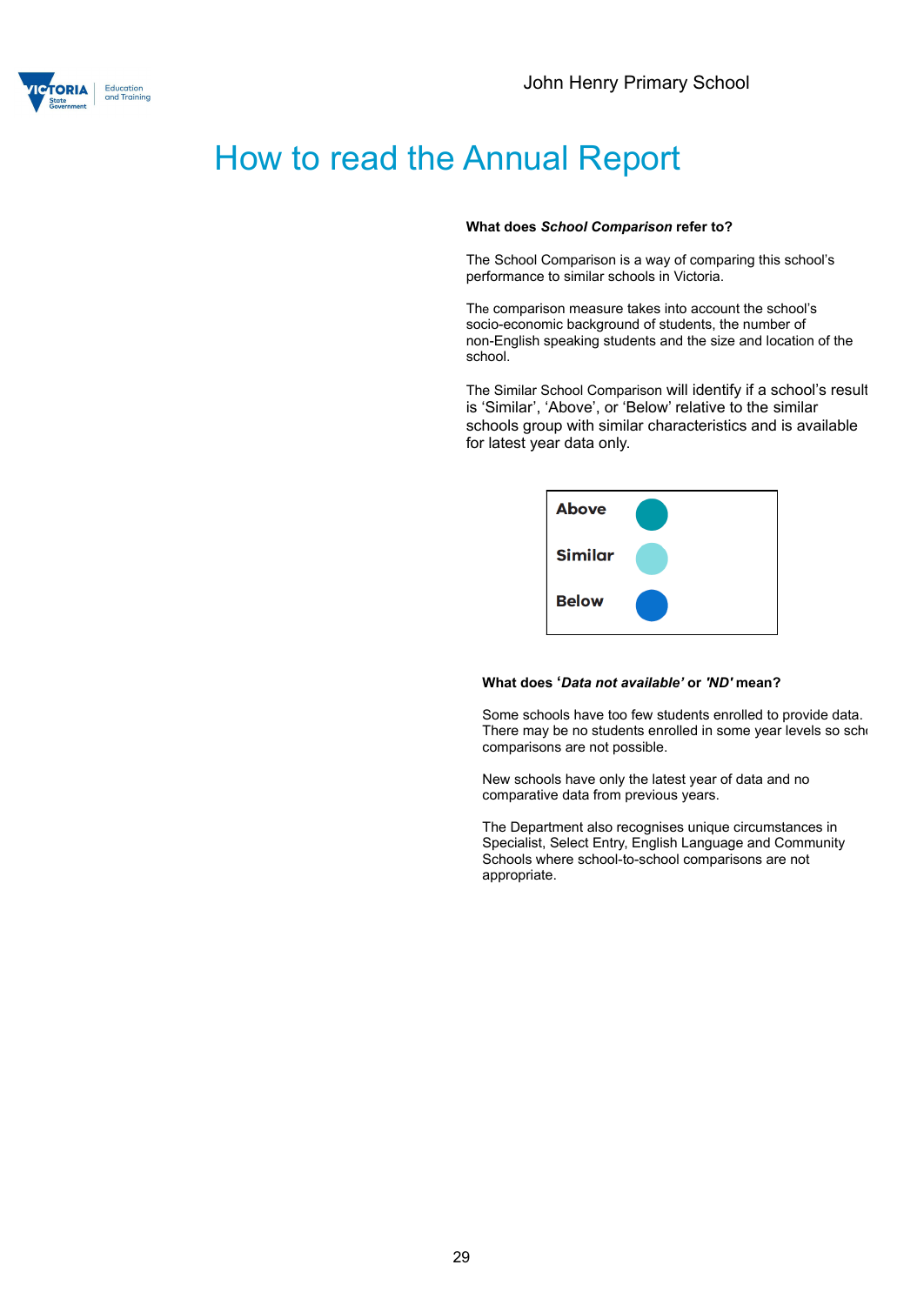

## **What does the** *About Our School* **section refer to?**

The About Our School page provides a brief background on the school, an outline of the school's performance over the year and plans for the future.

The 'School Context' describes the school's vision, values and purpose. Details include the school's geographic location, size and structure, social characteristics, enrolment characteristics and special programs.

The 'Framework for Improving Student Outcomes (FISO)' section includes the improvement initiatives the school has selected and the progress they have made towards achieving them.

#### **What does the** *Performance Summary* **section of this report refer to?**

The Performance Summary reports on data in three key areas:

#### **Achievement**

- student achievements in:

- English and Mathematics for National Literacy and Numeracy tests (NAPLAN)
- English and Mathematics for teacher judgements against the curriculum
- all subjects for Victorian Certificate of Education (VCE) examinations (secondary schools)

#### **Engagement**

- student attendance and engagement at school
	- how many students leaving school go on to further studies or full-time work (secondary, P-12 and specialist schools)

#### **Wellbeing**

- Attitudes to School Survey (ATOSS)
	- Sense of connectedness
	- Management of Bullying

Results are displayed for the latest year, as well as the average of the last four years (where available).



#### **What is the** *Victorian Curriculum***?**

The Victorian Curriculum F–10 sets out what every student should learn during their first 11 years of schooling. The curriculum is the common set of knowledge and skills required b students for life-long learning, social development and active an informed citizenship.

The curriculum has been developed to ensure that school subjects and their achievement standards enable continuous learning for all students, including students with disabilities.

The 'Towards Foundation Level Victorian Curriculum' is integrated directly into the curriculum and is referred to as 'Leve A to D'.

'Levels A to D' may be used for students with a disability or students who may have additional learning needs.

'Levels A to D' are not associated with any set age or year level that links chronological age to cognitive progress (i.e. there is no age expected standard of achievement for 'Levels A to D').